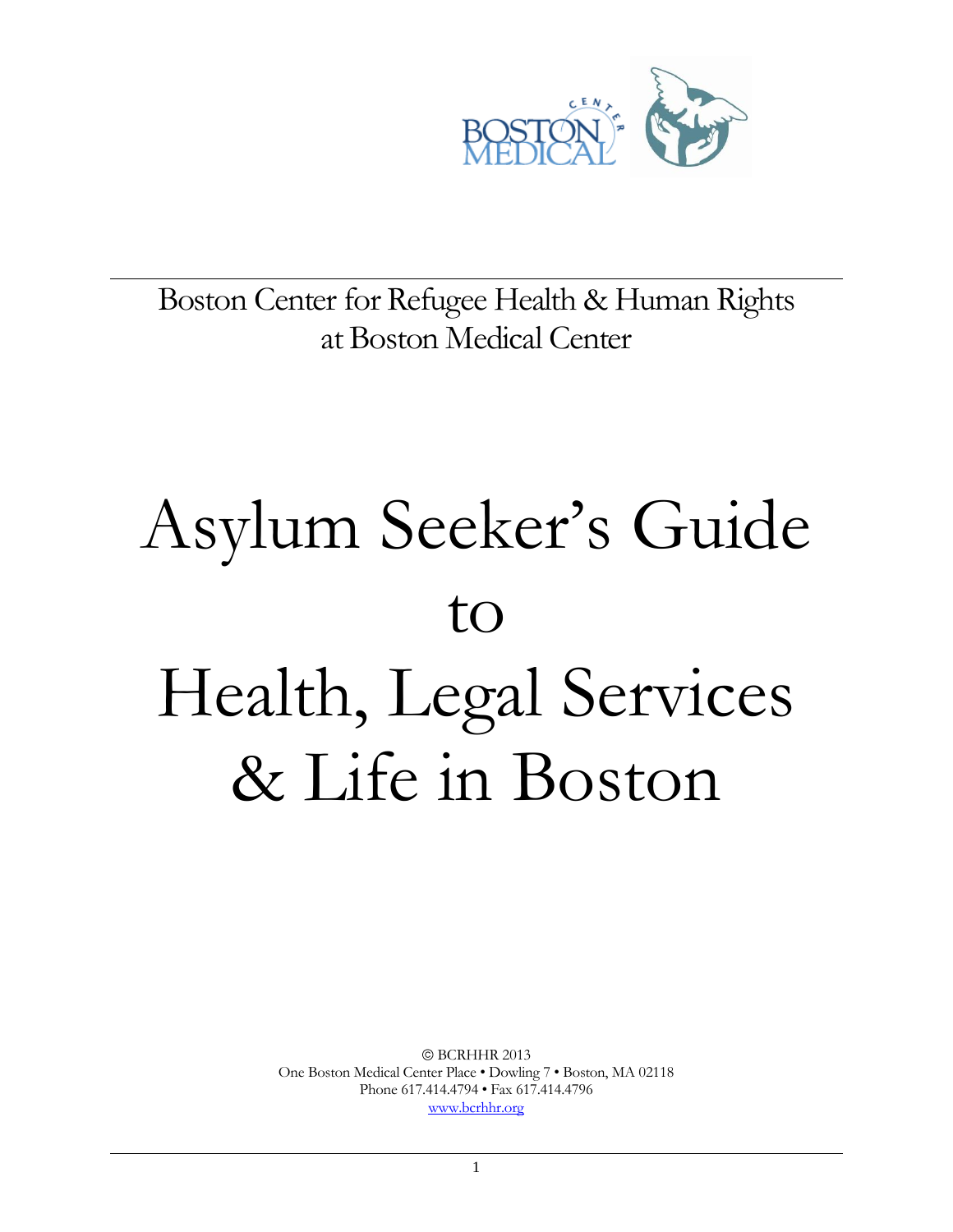# About this Guide

If you are an immigrant who is seeking asylum and you live in or near Boston, then this guide is for you.

If you are not seeking asylum, and are simply new to Boston (or the United States) you may still find some of this information to be useful.

Please note: The information presented here is intended only as a guide, and is subject to change at any time. Every effort has been made to ensure that it is accurate and current. We reserve the right to correct errors.

We may provide links to third-party web sites. We do not recommend and or endorse the content on any third-party websites. We are not responsible for the content of linked third-party sites and we do not make any representations regarding their content or accuracy. Your use of third-party websites is at your own risk and subject to the terms and conditions of use for such sites. We do not endorse any product, service, or treatment advertised on this Site.

The contents of this site are for informational purposes only. The content is not intended to be a substitute for professional medical advice, diagnosis, or treatment. Always seek the advice of your physician or other qualified health provider with any questions you may have regarding a medical condition. Never disregard professional medical advice or delay in seeking it because of something you have read on our site.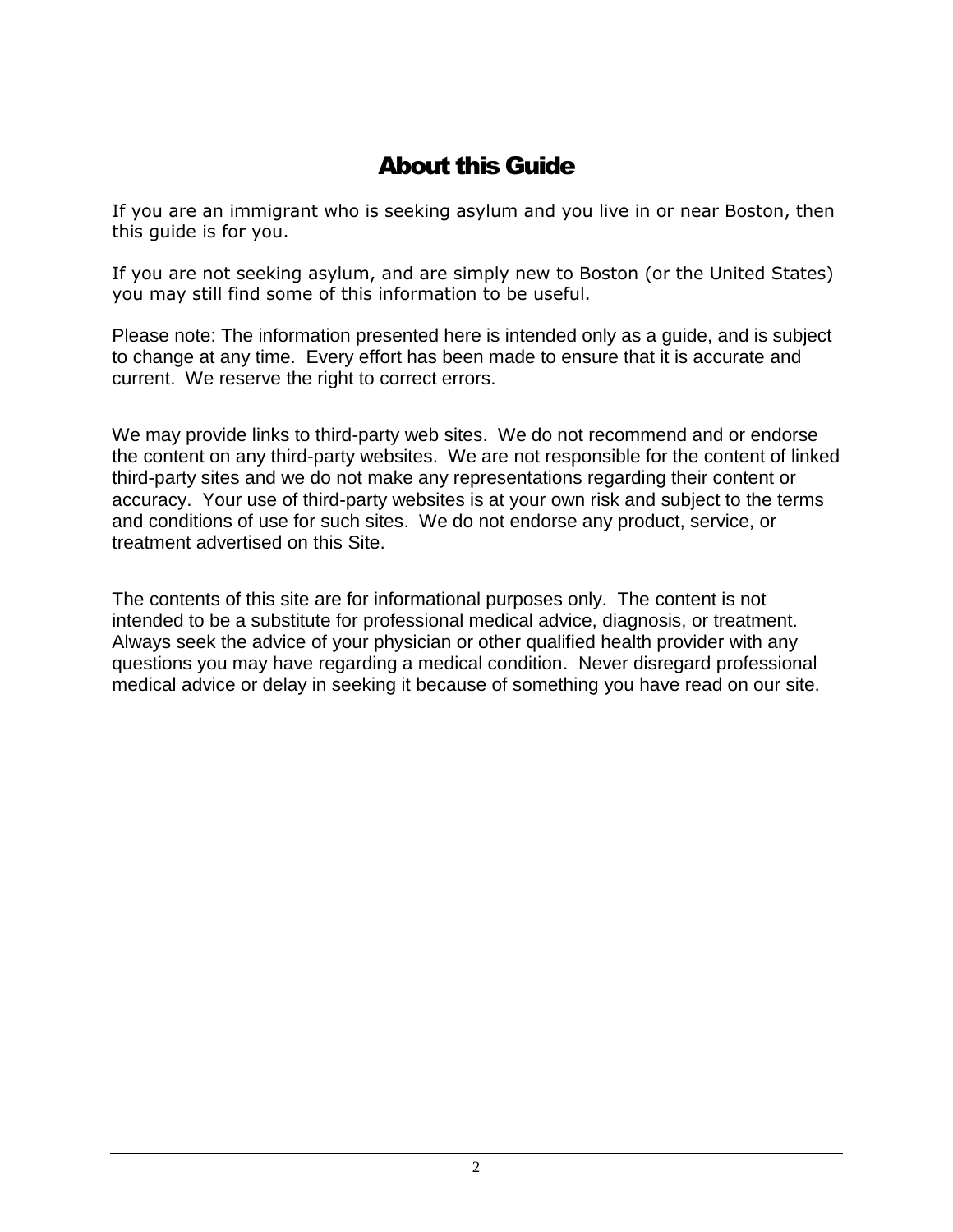# TABLE OF CONTENTS

# **Part 1: Health, Legal and Social Services**

| Stress Management and Knowing When to Seek Help11 |  |
|---------------------------------------------------|--|
|                                                   |  |
|                                                   |  |
|                                                   |  |
|                                                   |  |

# **Part 2: General Information on Life in Boston and the United States**



**If you are a refugee, an asylum seeker, asylee, or planning to seek asylum and have a question or are having trouble in your life, please call us at 617.414-4794.**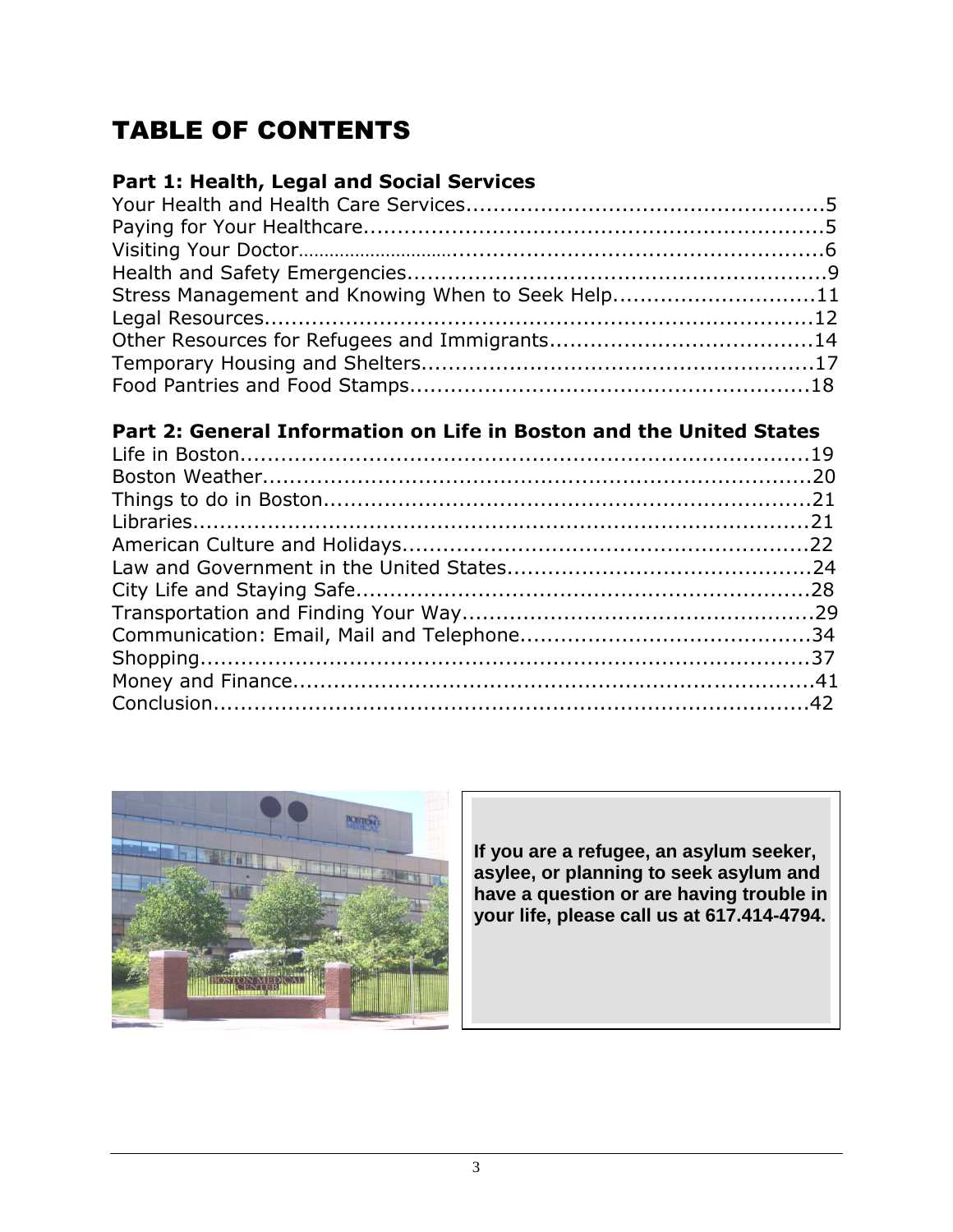# **About the Boston Center for Refugee Health & Human Rights**

Difficult life events can affect our health, our emotions, and our sense of identity and purpose. We offer help and support to members of Boston's refugee communities and torture survivors by providing medical, mental health and social services. We help people from many different countries, and we are here to help you get the services you need so you can adjust to life in the United States.

#### **Services Offered:**

- Mental Health Help to heal emotionally
- Medical Care Professional treatment for illness or injury, to stay healthy, and prevent illness
- Dental Referrals Care for teeth
- Evaluations for Asylum Cases Doctors will examine you to see if you have any evidence of the physical or emotional effects of torture, write *affidavits* in support of your case, and perhaps testify
- Legal Referrals Referral to a lawyer that may provide immigration advice
- Social Services & Case Management Social workers can help connect you with services
- Career Development Training and information on how to find work, get an education, or get recertified in your profession in the U.S.
- Interpreters People who can speak your language and help you communicate with people at BMC who do not speak your language
- English Classes Help learning English
- Support Groups A group of people with common experiences and concerns that meet to share stories, advice, and encouragement
- Referrals to local food pantries You may be referred to places where you can get free food
- Patient Navigators People who can help you make appointments, fill out forms, and find your way around BMC

#### **New Words**

*Affidavits* **– a sworn statement made by an expert that can be used in court. Example: The court asked the doctor to look at me and give an** *affidavit* **that shows I have a back injury.** 

In times of trouble, it is important to find places where you feel safe, and people you can trust. Here at the Boston Center for Refugee Health & Human Rights (BCRHHR), we recognize the importance of a healthy body, mind, and soul. We are located in a hospital called Boston Medical Center (BMC), and we welcome you to contact us.

We are open Monday through Friday from 9 AM to 5 PM. We are closed on Saturday and Sunday. To make an appointment please call the main number at (617) 414-4794. We recommend you call and make an appointment before coming.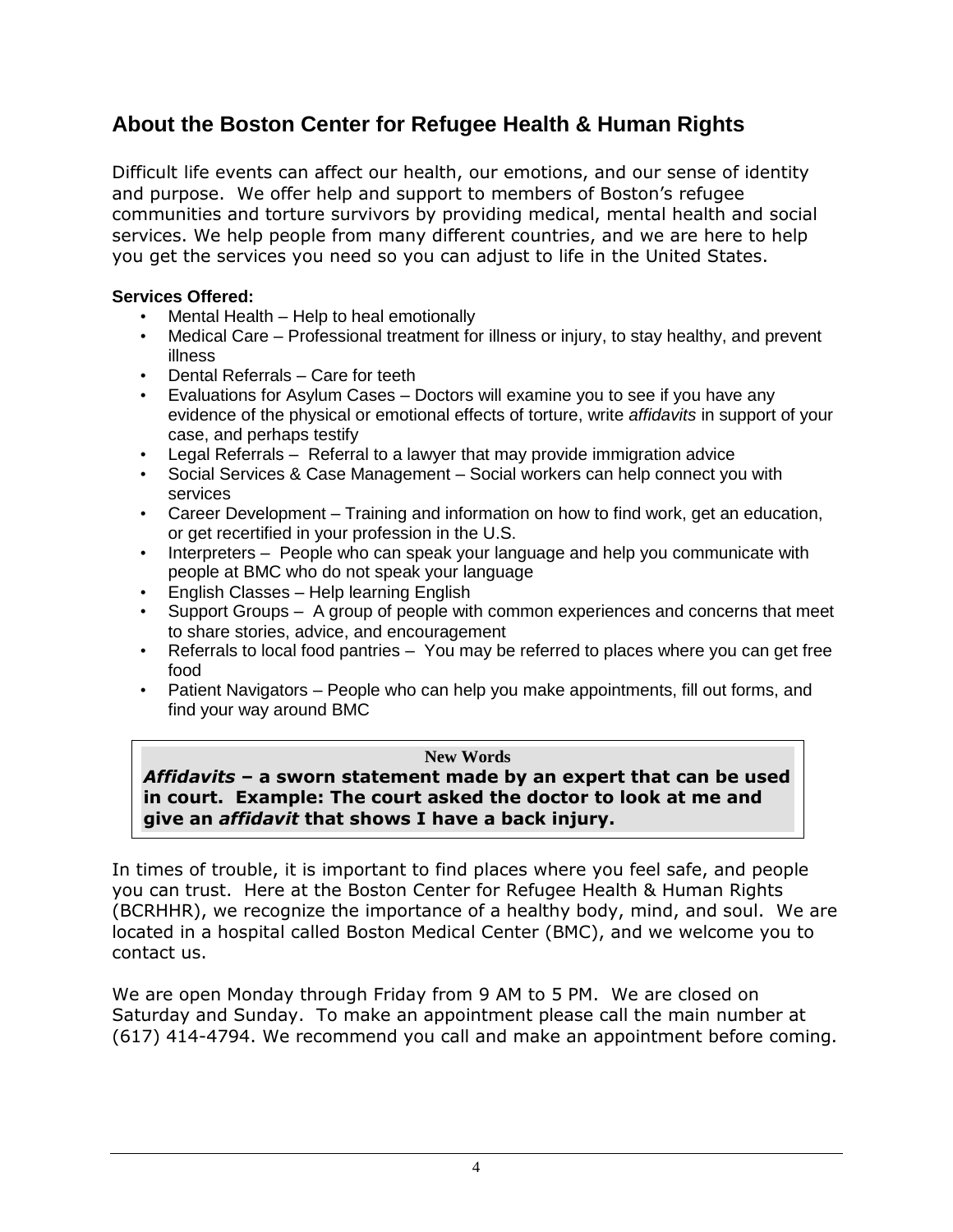# Your Health and Health Care Services

Taking care of you health and getting the health care services you need in Boston will probably be different from what you were used to in your country. In this section you will find information on how to pay for your health care, what to expect when you visit the doctor, and what you should do in an emergency.

#### **Paying for your health care**

#### **How do I pay for my health care?**

- In the U.S., you must pay for *medicine* and for each visit to the doctor. *Health insurance* may be able to help you cover these costs. Some people get private health insurance through their employers. Others get health insurance through the state of Massachusetts.
- Applying for health insurance will not affect your immigration status.
- There are a few different types of health insurance in Massachusetts.
	- **[Health Safety Net](http://www.massresources.org/pages.cfm?contentID=50&pageID=13&Subpages=yes)**
	- **[MassHealth](http://www.mass.gov/eohhs/consumer/insurance/masshealth-apply/)**
	- **[Commonwealth Care](https://www.mahealthconnector.org/portal/site/connector/template.PAGE/menuitem.55b6e23ac6627f40dbef6f47d7468a0c)**

To learn more about health insurance in Massachusetts or to see if you are eligible for state health insurance, visit [Health Connector](https://www.mahealthconnector.org/portal/site/connector/menuitem.a6bd9ea72595da2ea87b5f57c6398041/?fiShown=default)

#### **New Words**

*Medicine/medications* **– any type of substance that the doctor gives you to help make you well when you are sick. Example: I had a rash, so the doctor gave me two types of** *medicine* **– a cream to put on my skin every morning and a pill to swallow once a day for a week.**

*Health insurance* **– a program that helps you pay for your health care bills. Example: Massachusetts has several types of** *health insurance* **available for immigrants, no matter what their status is.**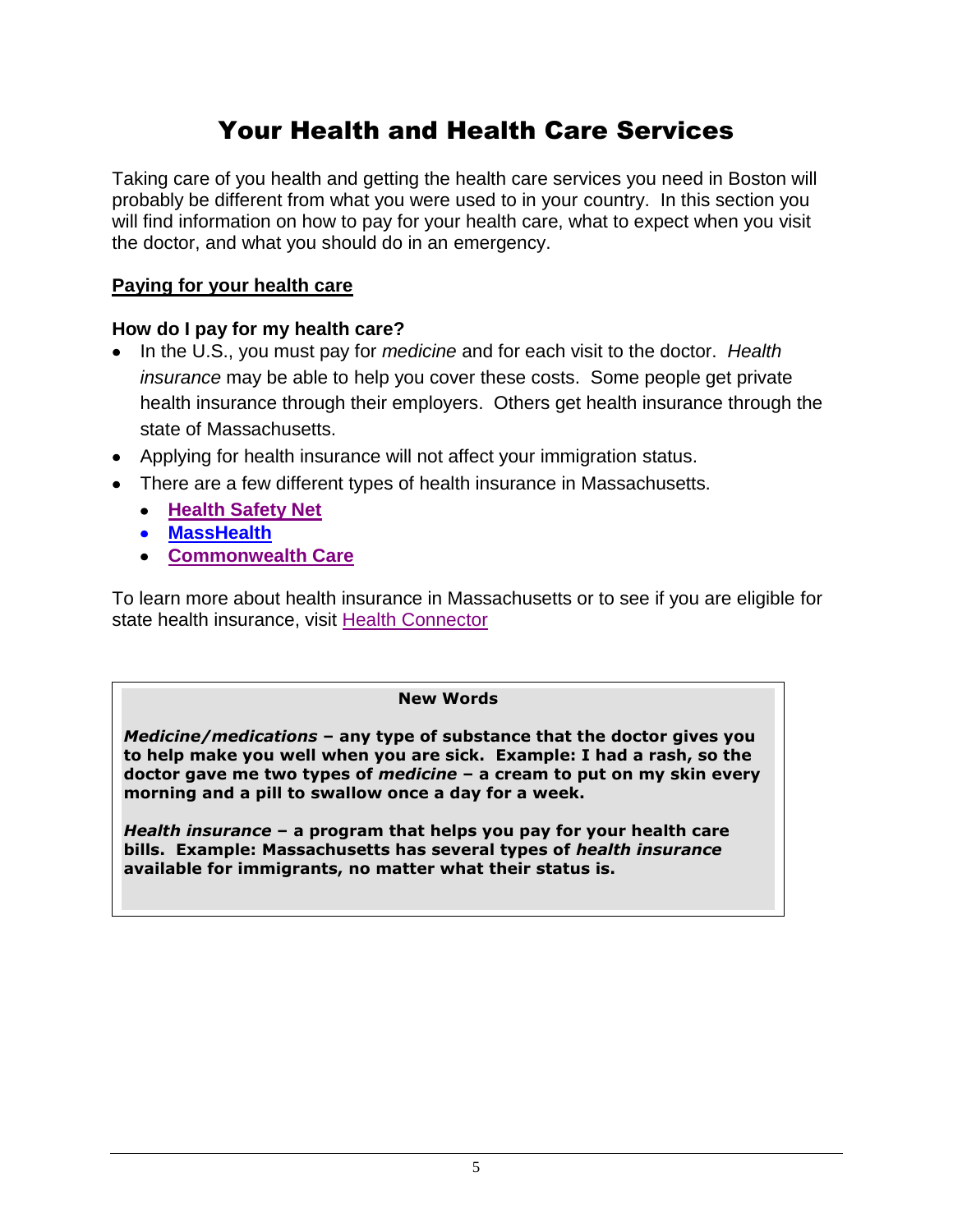# **Visiting Your Doctor**

#### **What is a primary care doctor and why should I have one?**

*A primary care provider/physician* is your doctor. He or she will begin to know you and understand you and provide for your general health needs. A primary care doctor will refer you to a *specialist* if you need a doctor that works in a particular area of medicine.

#### **Why should I visit my doctor if I am not sick?**

- Health has different meanings in different cultures. Here in the U.S. we want to encourage you to think about going to the doctor each year, even when you are feeling well to prevent sickness. At least once a year, you'll see your primary care doctor. These visits are called *preventative care.*
- Sometimes people may be sick but not have signs or *symptoms*. Your primary care doctor may do lab tests to make sure you are healthy. These tests will help the doctor to see if you have a health problem that you do not know about.

#### **How can I prepare before I see the doctor?**

- Make a list of any past and present medical problems. This is your *medical history*.
- Write a list of medications you take now. If you can, bring your medications with you.
- Write a list of questions you want to ask the doctor about your health.
- Confirm your appointment day and time.
- Ask for directions if you do not know where your appointment is.
- Carry a pen and paper to your appointment to write down any important information.
- Relax before your appointment. Doctors are here to help you.

#### **What should I expect at my doctor's appointment?**

- You should come 15 minutes before your scheduled appointment to register and fill out paperwork.
- You will often see a nurse or other medical staff person before you see the doctor. They work together as a *medical team* to help you.
- Everything you tell your medical team (doctors, nurses, social workers) will be kept private unless you give written permission for the information to be shared. This is the law in the U.S.
- You have the right to have a medical interpreter in your language if you need an interpreter, tell the doctor or medical team.
- The medical staff will ask about you and your family's medical history.
- The medical staff will ask you about any medicines you take if you can, bring your medicines with you.
- Your doctor may order tests. Often a doctor will not call you about test results unless there is a problem.
- Ask questions if you do not understand.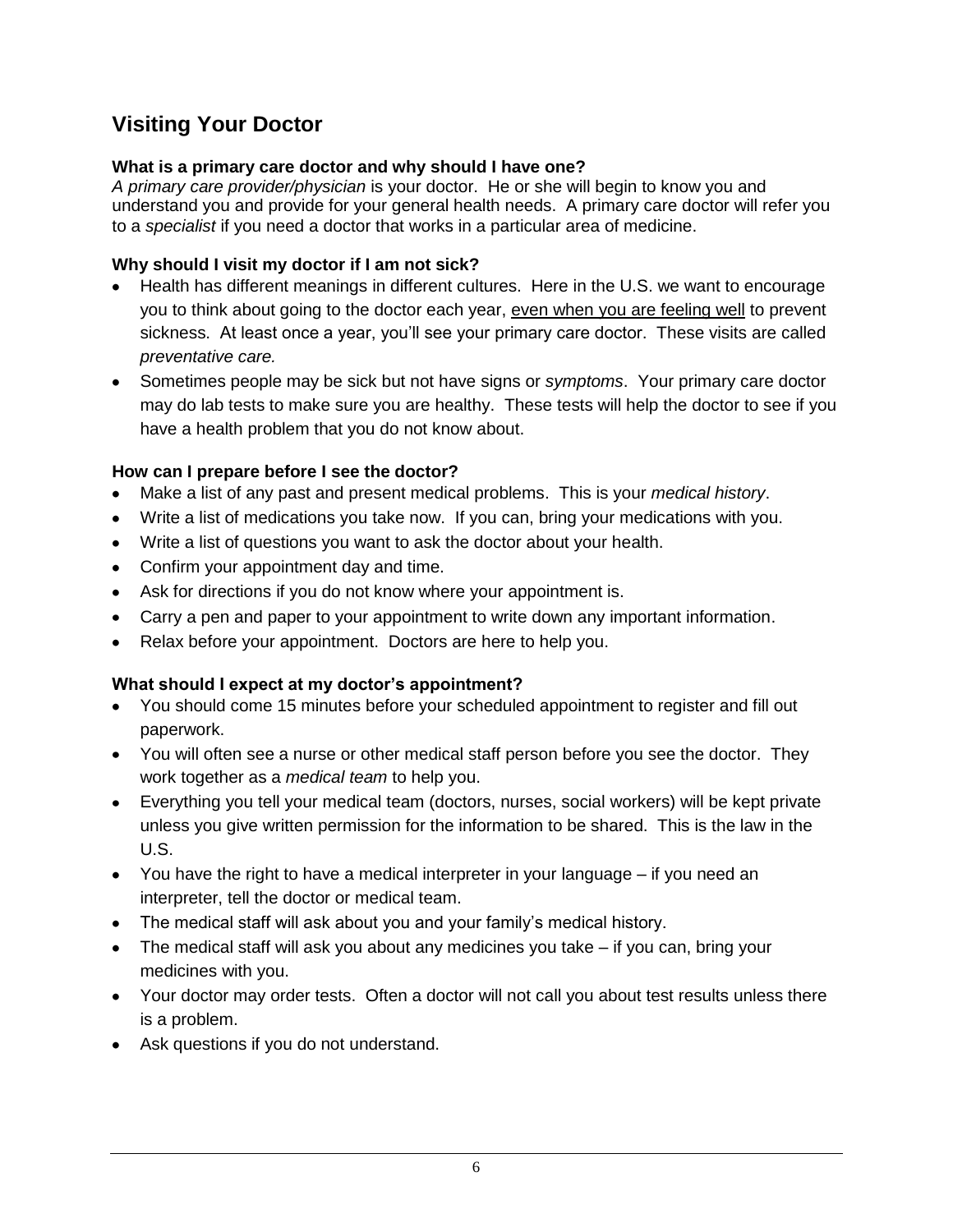#### **What questions should I ask my doctor?**

#### **If the doctor gives you a prescription you might ask:**

- How and when do I take the medicine?
- Do I take this medicine with food?
- For how long do I take this medicine?
- Are there reactions to the medicine or side effects?
- What do I do if I forget to take this medicine?

#### **If the doctor gives you a test you might ask:**

- What is this test for?
- How and when will I find out the results?

#### **If the doctor says you have a medical condition or problem you might ask:**

- What caused this problem?
- Can you please explain this problem to me?
- How will this affect my daily life?
- How will we treat this problem?

#### **How do I contact my doctor if I have questions after the appointment?**

- The best way to contact your doctor is to call the front desk of their office.
- You may not be able to speak directly to the doctor but usually you will speak to the nurse who helps the doctor and is part of your medical team.

#### **What should I do if I am late or can't come to an appointment?**

- If you are going to be late for your appointment, call the doctor's office. The doctor may not be able to see you that day, so you may need to reschedule your appointment.
- If you can not come to a scheduled appointment, you must call the doctor's office as soon as possible and reschedule your appointment.

#### **How do I get my medicine?**

- Your doctor may tell you to take medicine if you have a health problem. This is called a *prescription***.**
- There may be specific pharmacies where you can get your prescription depending on your health insurance.
- Tell your doctor where you can go to get your medicine.
- Ask your doctor how much medicine to take, how often to take it, and if there are any special instructions (some medicine works best when taken on an empty stomach, while other medications are better taken with food). Be sure follow the doctor's instructions when taking your medicine.
- Tell your doctor as soon as possible if you have trouble taking the medicine.

#### **What do I do if I need to get more medicine?**

Some medicines should be taken for a short time and some medicines should be taken until your doctor tells you to stop. You should read the instructions on your medicine bottle and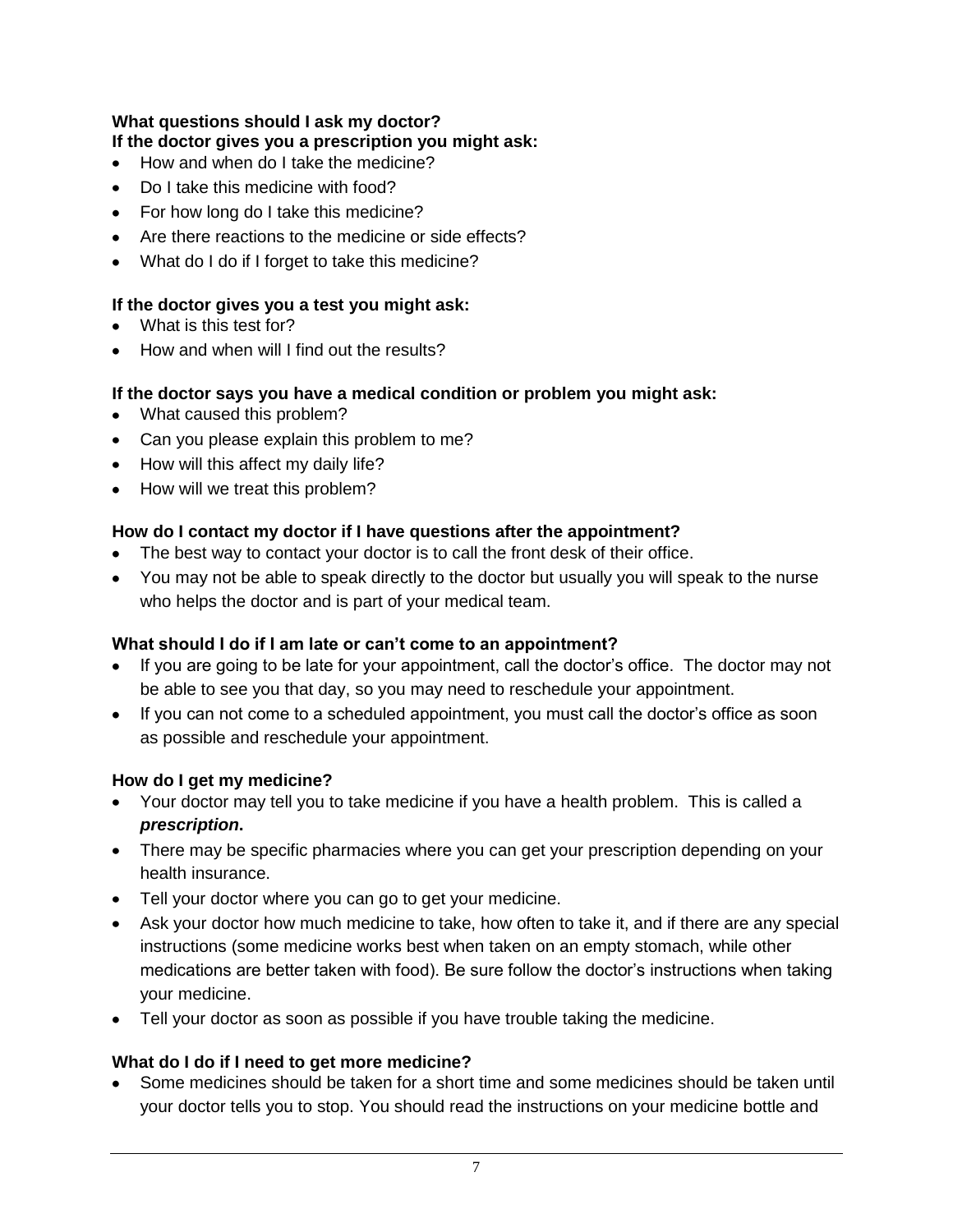ask the doctor or nurse if you have a question. If the doctor wants to you take the medicine every day the doctor may give you a *refill.*

- If your doctor gave you a refill, you must go back to the same pharmacy where you first got your medicine and ask for your refill*.*
- If you have any questions about refills please ask your doctor or pharmacist. Your pharmacist is the person who gives you the medicine at the pharmacy.

#### **New Words**

*Preventative care* **– things that you and your doctor can both do to keep you from getting sick or if you are already sick, to catch the disease early and keep you from feeling worse.**

*Symptoms* **– signs of illness. Examples: coughing, pain.**

*Primary care provider/physician* **– the name for the main doctor that you go to when you are feeling sick. He or she will give you a** *referral* **to see a** *specialist* **if you need a doctor that works in a particular type of medicine. Example: I went to my** *primary care provider* **because I felt sick. She told me that something was wrong with my stomach, so she sent me to a stomach** *specialist***.**

*Referral -* **a request from one office that will ask another office help you. Example: I told my social worker that I needed food and she gave me a referral to a food pantry to get free food.** 

*Specialist* **– a doctor who works in one particular area of medicine. Example: I have a rash on my arm, so I will go see a skin** *specialist***.** 

*Medical history* **– a record your doctor will keep that contains information about your health and illnesses you've had during your life.**

*Medical team* **– the group of healthcare professionals at Boston Medical Center who will work together to keep you healthy. Doctors (including your primary care physician), nurses, and social workers are all part of your medical team.**

*Prescription* **– doctors order for medicine from a pharmacy so you can purchase it.** **Example: I had an infection so my doctor gave me a** *prescription* **for antibiotics.**

*Refill* **– when you finish your medication, your doctor may tell you to get more of the same medication. Example: I finished all my medication but I still felt sick so the doctor told me I needed to** *refill* **my prescription.**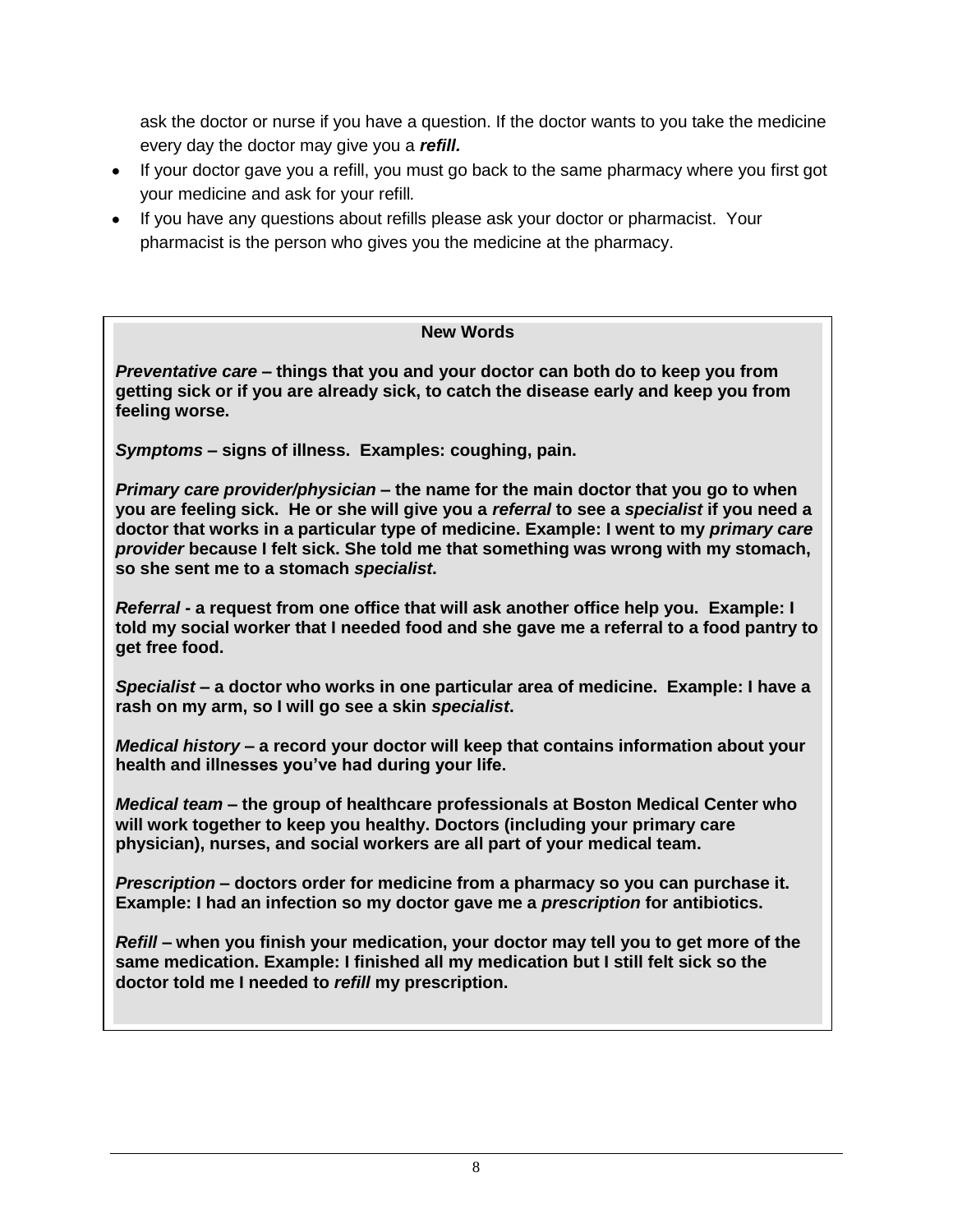# Health and Safety Emergencies

#### **Medical Emergencies**

An emergency is a dangerous or life-threatening situation. If you have a medical emergency, it is important to go to the Emergency Department instead of waiting to visit your regular doctor. If you have a medical problem that is not an emergency, make an appointment with your *primary care physician*.

Most hospitals have an Emergency Department that is open all the time for people with medical emergencies. If you cannot get to the Emergency Department on your own, call 911 from any telephone and ask for an ambulance.

If you experience any of the following symptoms, you should go to the Emergency Department as quickly as possible:

- Sudden, severe pain with no known cause, particularly in the chest or stomach
- Unconsciousness
- Severe bleeding
- Broken bone
- Extreme fever or shaking in a child
- Major injury, such as a blow to the head
- Weakness or loss of feeling on one side of the body
- Loss of vision
- Worst imaginable headache or dizziness
- Severe allergic reaction
- Shortness of breath
- Coughing or vomiting blood
- Feeling like you want to harm yourself or others
- Feeling suicidal or like you want to end your life

# **The Emergency Department at the BMC is located at: 751 Albany Street Boston, MA 02118**

#### **If you are unable to come to Boston Medical Center, go to the Emergency Room closest to you.**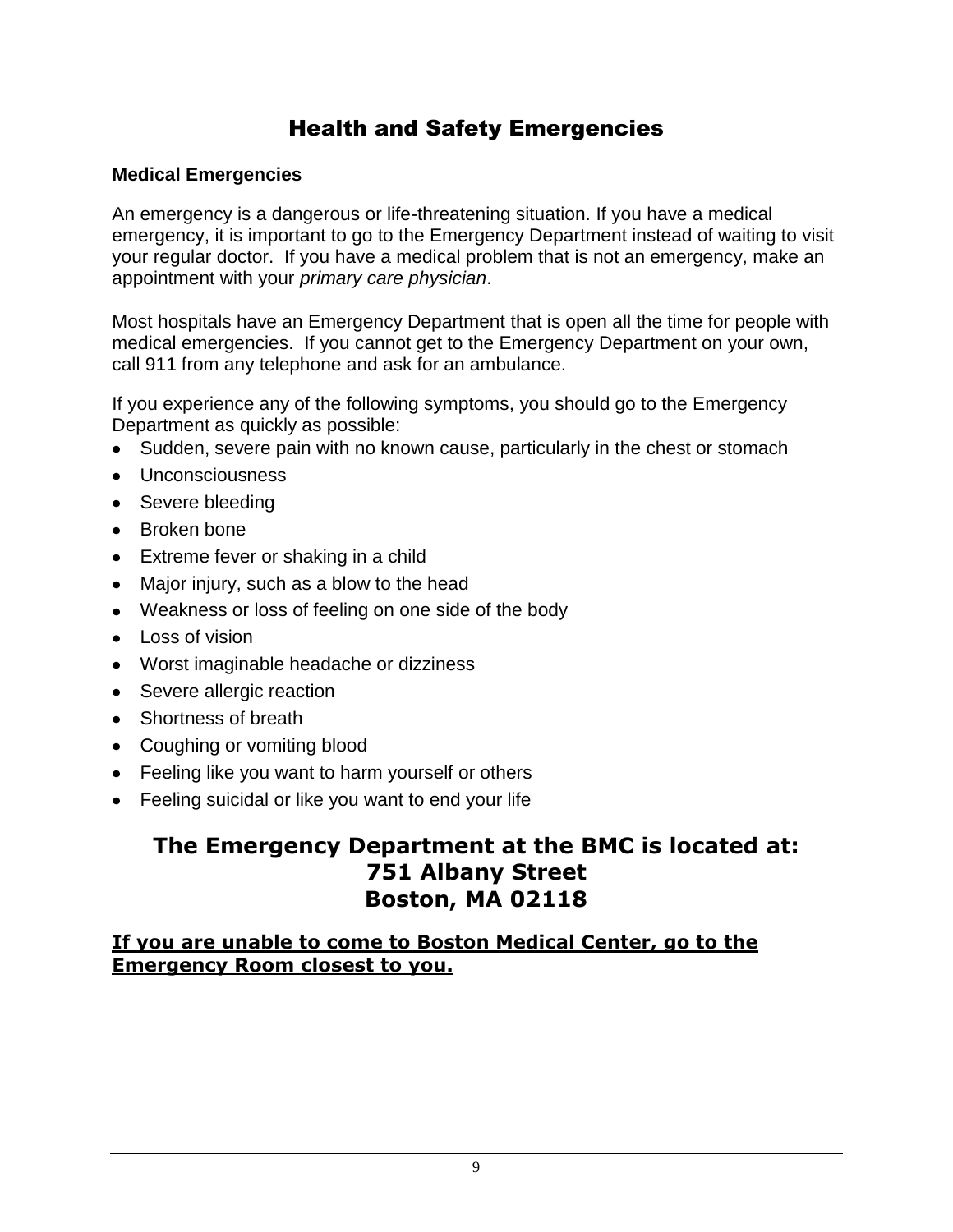# **Calling 911**

If you have an emergency, call 911 on any telephone. A person, called a *dispatcher,*  will answer the phone. You should explain what is happening, and they will send the emergency services (fire department, police department, and emergency medical services) that will be most helpful. This number is free and it is available to anyone you do not have to be a citizen in order to use it.

#### This number should only be called in very serious situations.

Here are some examples of situations when you should call 911:

- A medical emergency, such as someone who is unconscious, gasping for air or not breathing, experiencing an allergic reaction, having chest pain, having uncontrollable bleeding, or any other symptoms that require immediate medical attention
- A car crash, especially if someone is injured
- $\bullet$  If there is a fire
- If you see or are experiencing physical violence
- If you see or are the victim of a crime

## [Learn more](http://www.911.gov/whencall.html) about 911.

## **In a medical emergency, remember:**

- Hospital Emergency Departments are open 24 hours a day, 7 days a week
- Go to the Emergency Department of the hospital closest to you
- Call 911 for an ambulance if you cannot get yourself to the Emergency Department
- Carry your passport or identification
- Carry your insurance information
- Carry a list of the medications you take.

People who respond to emergencies must help and protect people no matter who they are or what their immigration status is.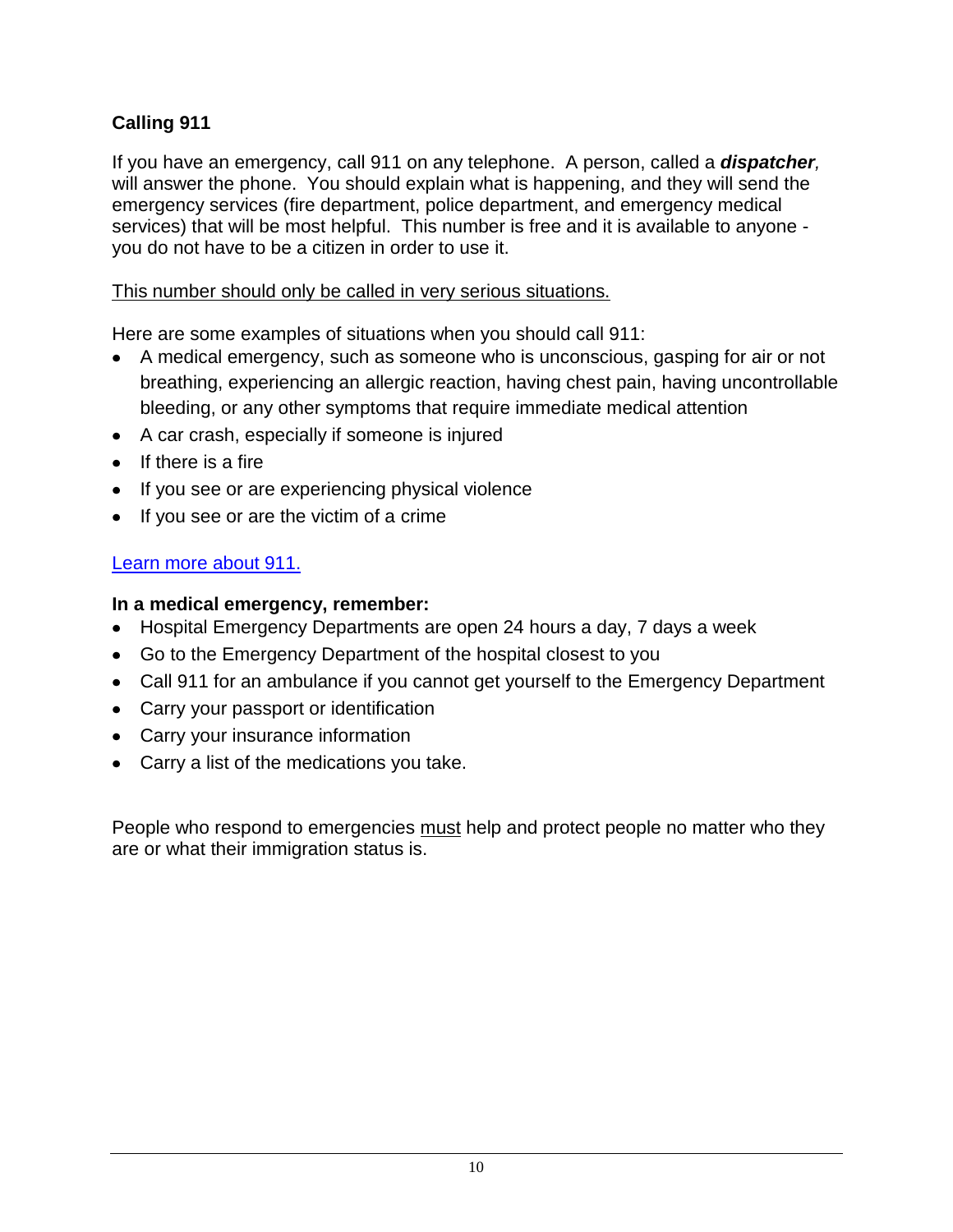# Stress Management & Knowing When to Seek Help

Stress can affect a person physically and mentally. It is important to understand and manage stress to live a healthy and successful life. Here are some tips for managing stress:

- Care for yourself by eating well, exercising, and resting when needed.
- Talk to someone who is supportive and helpful.
- Find a place where you feel comfortable, like a church, library, or support group.
- Do not spend too much time alone.
- Remember that trouble sleeping, nightmares, flashbacks, and feelings of being very alert are common for most people after being exposed to traumatic events.
- Give yourself time to recover.
- Remember that each person's experience is unique and personal.
- Know that anniversary dates or a specific holiday may bring feelings related to the trauma. It is helpful during these times to surround yourself with people, places, or things that comfort you.
- If you are feeling very stressed you should talk to your doctor.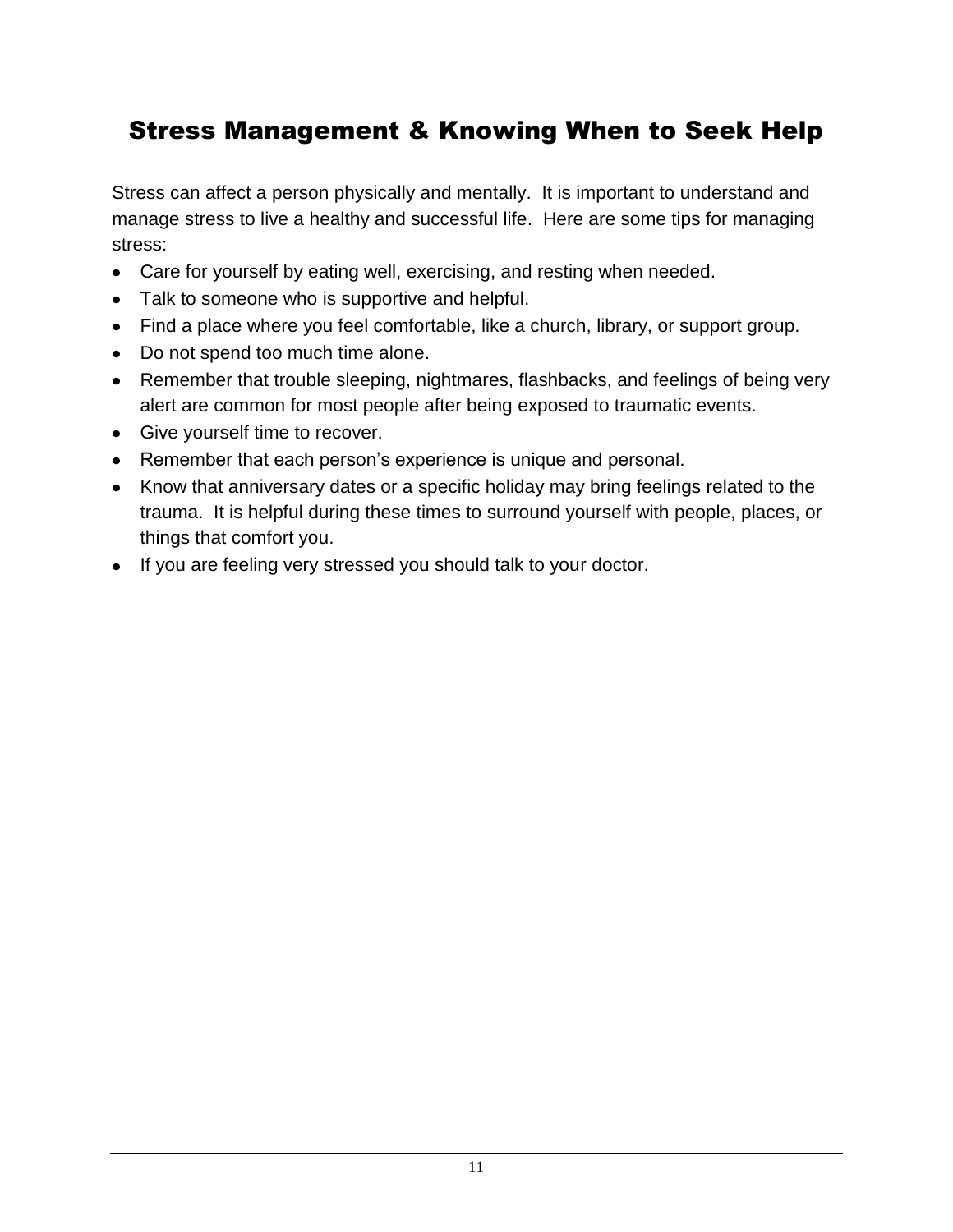# Legal Resources for Asylum Seekers and Refugees

#### **Do I need a lawyer if I am thinking of applying for asylum?**

- We **strongly recommend** that if you have any immigration related questions you talk to an experienced immigration lawyer
- If you are thinking of seeking asylum is important to get a lawyer or legal advice as soon as possible because there is a rule that you must apply for asylum within 1 year of entering the U.S.
- Immigration law is very complicated and changes often. For the latest information and updates, [visit U.S. Citizenship and Immigration Services online.](http://www.uscis.gov/portal/site/uscis)
- Below is a list of free or low-cost organizations in Boston that may help you with immigration related legal questions, including how to apply for asylum.

# **Legal Resources**

#### **Boston College Immigration and Asylum Project**

| 885 Centre Street | Represents only clients in jail or in      |
|-------------------|--------------------------------------------|
| Newton, MA 02159  | Department of Homeland Security (DHS)      |
| $(617)$ 552-0593  | custody                                    |
|                   | Must meet income guidelines, but they will |
|                   | refer elsewhere if they cannot help        |

#### **Catholic Charities Refugee Immigration Services**

| 275 W. Broadway        | Represents clients in asylum hearings |
|------------------------|---------------------------------------|
| South Boston, MA 02127 | Charges small fee for legal services  |
| $(617)$ 464-8100       | Phone-in legal clinic                 |
| www.ccab.org           | Does not represent criminal clients   |
|                        | Helps with family visas and abused    |
|                        | immigrant spouse petitions            |

#### **Catholic Charities Archdiocese of Boston**

| 275 West Broadway      | Family-based immigration (visas)                                                                  |
|------------------------|---------------------------------------------------------------------------------------------------|
| South Boston, MA 02127 | Family reunification                                                                              |
| $(617)$ 464-8100       | Green cards for refugees and asylees                                                              |
|                        | Takes criminal cases on a case-by-case basis<br>(domestic violence)<br>Does not take asylum cases |

#### **Community Legal Services Counseling Center**

| 1 West Street       | Represents clients in asylum cases          |
|---------------------|---------------------------------------------|
| Cambridge, MA 02139 | Represents victims of domestic violence who |
| $(617)$ 661-1010    | are seeking permanent residence             |
| www.clsacc.org      | Clients must meet income guidelines         |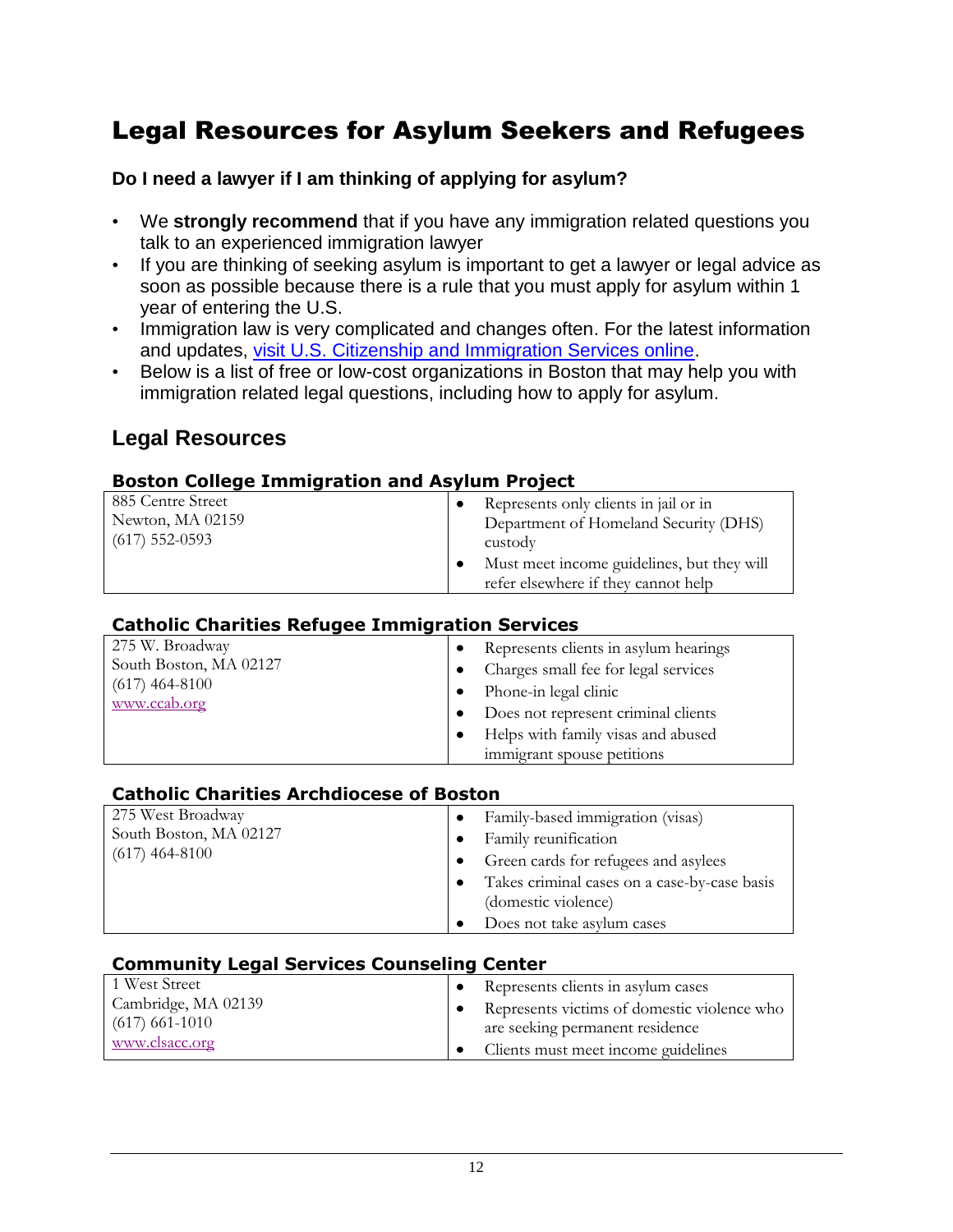| <b>Greater Boston Legal Services</b>                                                                                                                |                                                                                                                                                                                                          |
|-----------------------------------------------------------------------------------------------------------------------------------------------------|----------------------------------------------------------------------------------------------------------------------------------------------------------------------------------------------------------|
| 197 Friend Street<br>Boston, MA 02114<br>$(617)$ 371-1234<br>www.gbls.org                                                                           | Represents clients in asylum cases<br>٠<br>Does not represent criminal clients<br>٠<br>Offers walk-in service 9 AM -11:30 AM<br>٠<br>Monday-Thursday                                                     |
| <b>International Institute of New England</b>                                                                                                       |                                                                                                                                                                                                          |
| 1 Milk Street, 4th Floor<br>Boston, MA 02109<br>$(617)$ 695-9990<br>www.iine.us                                                                     | Represents clients in asylum cases<br>٠<br>Charges a small fee for legal services<br>٠<br>Does not do detainee cases                                                                                     |
| <b>Irish International Immigrant Center</b>                                                                                                         |                                                                                                                                                                                                          |
| 100 Franklin Street, Lower Level 1<br>Boston, MA 02110<br>$(617)$ 542-7654<br>www.iiicenter.org                                                     | Family reunification assistance<br>$\bullet$<br>Represents immigrants in citizenship<br>٠<br>proceedings<br>Vocational rehabilitation and housing<br>٠<br>services<br>Family Counseling                  |
| <b>Lutheran Social Services of New England</b><br>14 East Worcester Street, Suite 300<br>Worcester, MA 01604<br>$(877) 500 - 8263$<br>www.lssne.org | Legal representation for asylees<br>٠<br>Family reunification services<br>٠<br>Preparation for citizenship<br>٠<br>Resettlement<br>$\bullet$                                                             |
| Immigration Legal Assistance Program is located<br>at:<br>51 Union Street, Suite 222<br>Worcester, MA 01608<br>(508) 754-1121 ex. 407               | Interpretation services available<br>٠<br>Vocational rehabilitation services/skills<br>٠<br>training<br>Housing, health care, and education<br>٠<br>arrangements<br>Case management                      |
| <b>National Immigration Project</b>                                                                                                                 |                                                                                                                                                                                                          |
| 14 Beacon Street, Suite 602<br>Boston, MA 02108<br>$(617)$ 227-9727<br>www.nationalimmigrationproject.org                                           | Criminal & deportation defense<br>Victims of crimes & intimate partner<br>violence<br>Raids and immigration enforcement<br>٠<br>Noncitizens living with HIV/AIDS<br>٠<br>Defending political rights<br>٠ |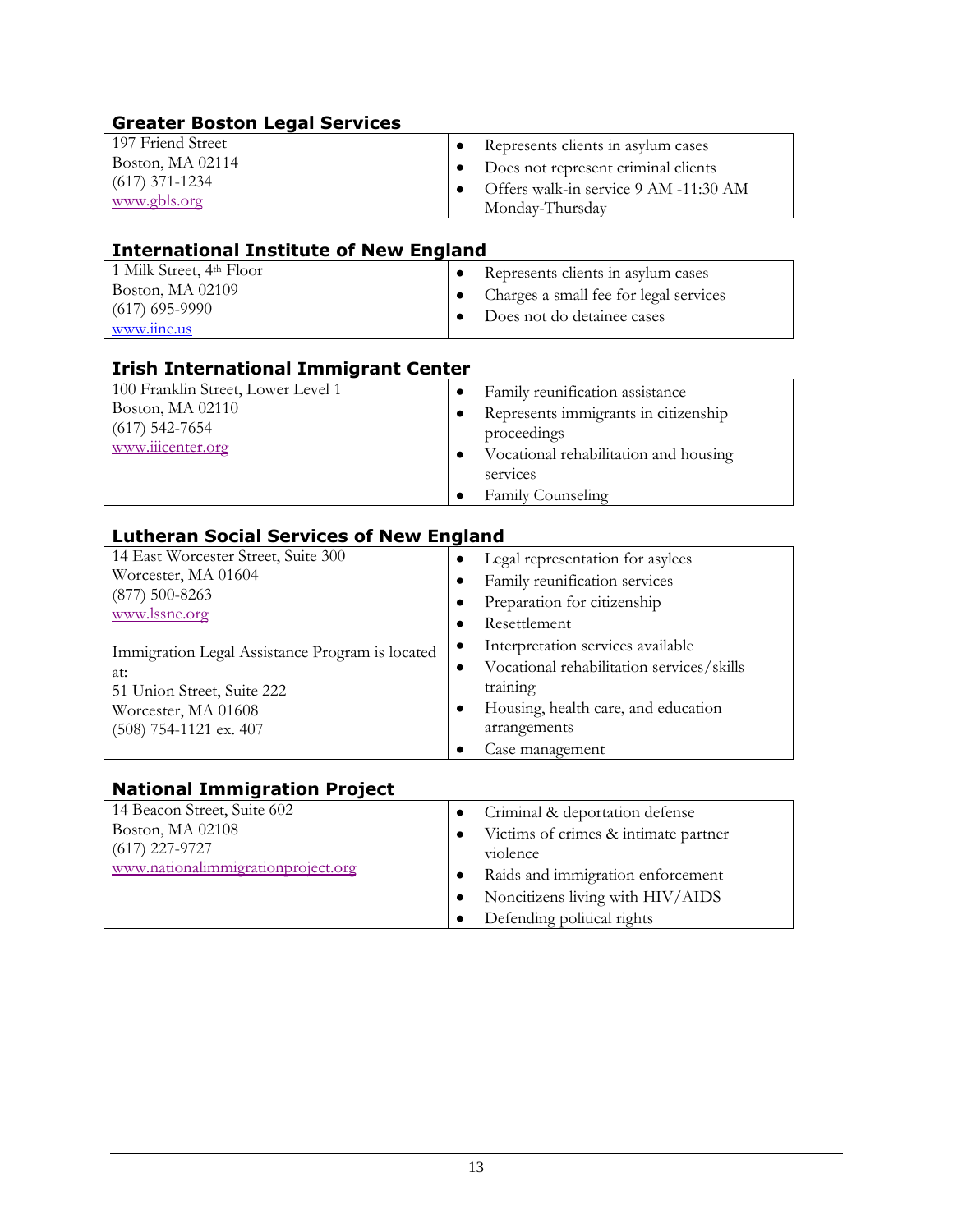# Other Resources for Refugees and Immigrants

These organizations may be able to provide services such as refugee resettlement, training, employment services, English language classes, food and shelter referrals, computer, and more. We encourage you to visit their websites for specific information about each organization.

# **BOSTON**

| <b>Asian-American Civic Association</b>    | <b>Boston Center for Adult Education</b>           |
|--------------------------------------------|----------------------------------------------------|
| Services provided regardless of ethnicity  | 122 Arlington Street                               |
| 87 Tyler Street, 5 <sup>th</sup> Floor     | Boston, MA 02116                                   |
| Boston, MA 02111                           | $(617)$ 267-4430                                   |
| $(617)$ 426-9492                           | www.bcae.org                                       |
| http://aaca-boston.org/                    |                                                    |
| <b>Boston Welcome Back Center for</b>      | <b>Jewish Vocational Services (Central Office)</b> |
| <b>Internationally Educated Nurses</b>     | Services provided regardless of religion           |
| <b>Bunker Hill Community College,</b>      | 29 Winter Street                                   |
| Charlestown Campus, Room B206B             | Boston, MA 02108                                   |
| 250 New Rutherford Avenue                  | $(617)$ 399-3131                                   |
| <b>Boston, MA 02129</b>                    | www.jvs-boston.org                                 |
| $(617)$ 228-4226                           |                                                    |
| www.bhcc.mass.edu/inside/18                |                                                    |
| <b>Massachusetts Immigrant and Refugee</b> | <b>ASA College Planning Center</b>                 |
| <b>Advocacy Coalition</b>                  | Boston Public Library, Lower Level                 |
| 105 Chauncy Street                         | 700 Boylston Street                                |
| <b>Boston, MA 02111</b>                    | Boston, MA 02116                                   |
| $(617)$ 350-5480                           | $(617)$ 536-0200                                   |
| www.miracoalition.org                      | http://www.asa.org/plan/                           |
|                                            |                                                    |

# **BRAINTREE**

**Muslim Community Support & Services, Inc.** 1 (970) 462-7763 http://www.mcssnewengland.org/

# **CAMBRIDGE**

| <b>Boston Area Rape Crisis Center (Main</b> | <b>Ethiopian Community Mutual Assistance</b> |
|---------------------------------------------|----------------------------------------------|
| Office)                                     | <b>Association</b>                           |
| 99 Bishop Allen Drive                       | 552 Massachusetts Avenue                     |
| Cambridge, MA 02139                         | Cambridge, MA 02139                          |
| $(617)$ 492-8306                            | $(617)$ 492-4232                             |
| There is also a location at Family Justice  |                                              |
| Center, 989 Commonwealth Avenue             |                                              |
| Boston, MA 02215                            |                                              |
| www.barcc.org                               |                                              |
|                                             |                                              |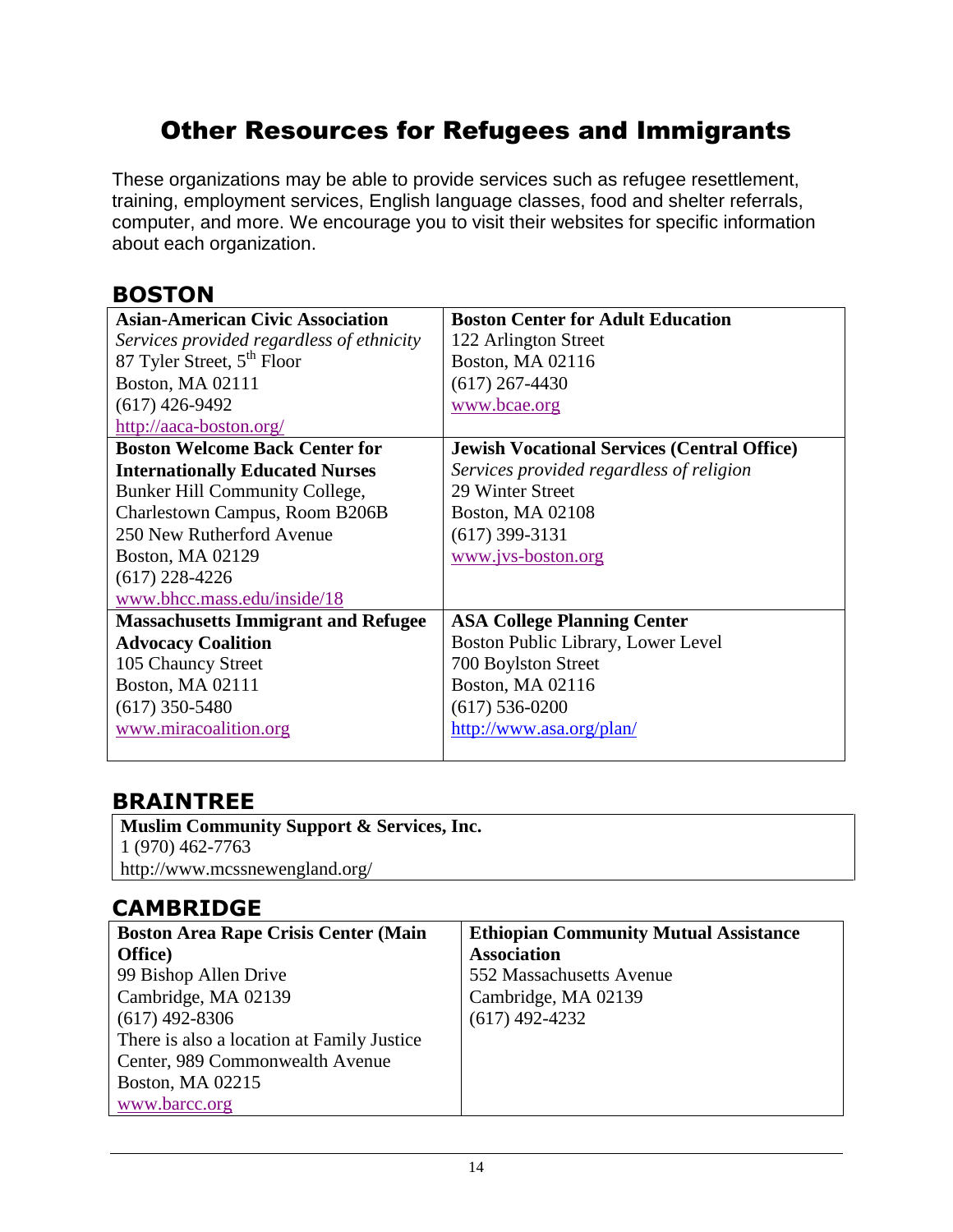# **DORCHESTER**

| <b>Catholic Charities of Greater Boston/</b> | <b>Vietnamese-American Civic Association</b> |
|----------------------------------------------|----------------------------------------------|
| <b>Haitian Multi-Service Center</b>          | 42 Charles St, Suite E                       |
| 185 Columbia Road,                           | Dorchester, MA 02122                         |
| Dorchester, MA 02121                         | $(617)$ 288-7344                             |
| $(617)$ 506-6600                             | www.vacaboston.org                           |
| www.ccab.org/HMSC/index.html                 |                                              |

# **IPSWICH**

**House of Peace** John and Carrie Schwardt, 1 High Street, Ipswich, MA 01938 (978) 356-9395

# **JAMAICA PLAIN**

| Refugee & Immigrant Assistance Center    | Somali Development Center, Inc. |
|------------------------------------------|---------------------------------|
| (RIAC)                                   | 205 Green Street,               |
| 31 Heath Street, Jamaica Plain, MA 02130 | Jamaica Plain, MA 02130         |
| $(617)$ 238-2430                         | $(617)$ 522-0700                |
| http://www.riacboston.org/               | http://www.sdcboston.org        |

# **LOWELL**

**Cambodian Mutual Assistance Association** 120 Cross Street, Lowell, MA 01854 (978) 454-6200 [www.cmaalowell.org](http://www.cmaalowell.org/)

# **LYNN**

**The New American Center** 20 Wheeler Street 4<sup>th</sup> Floor, Lynn, MA 01902 (781) 593-0100

- **Bosnian Community Center for Resource Development, Inc.** [www.bccrd.org](http://www.bccrd.org/)
- **Haitian-American Public Health Initiative** <http://www.haphi.org/>
- **Jewish Family & Children's Services** [www.jfcsboston.org/](http://www.jfcsboston.org/)
- **Refugee and Immigrant Assistance Center**
- **Russian Community Association of Massachusetts**
- **Southern Sudanese Solidarity Organization**

**Congolese Women's Association of New England (CWANE)**

271 Western Avenue, Suite 111-C, Lynn, MA 01904

[http://cwane.cfsites.org](http://cwane.cfsites.org/)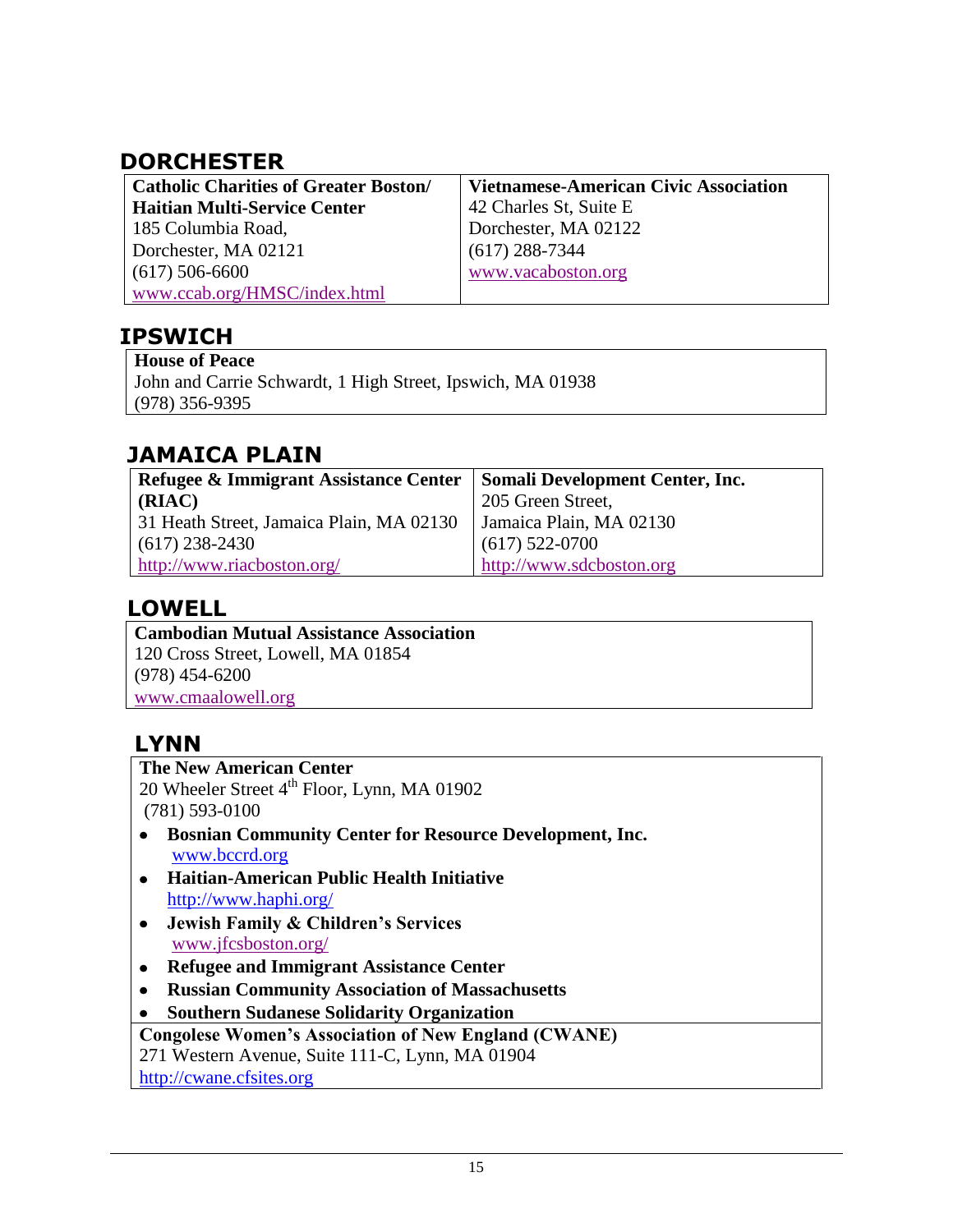# **MALDEN**

| The Immigrant Learning Center                  | <b>Refugee Immigration Ministry</b> |
|------------------------------------------------|-------------------------------------|
| 442 Main Street                                | 142 Pleasant Street, Suite 203      |
| Malden, MA 02148                               | Malden, MA 02148                    |
| $(781)$ 322-9777                               | $(781)$ 322-1011                    |
| http://ilctr.org/                              | http://www.r-i-m.net/               |
| <b>Tri-City Community Action Program, Inc.</b> |                                     |
| 110 Pleasant Street                            |                                     |
| Malden, MA 02148                               |                                     |
| $(781)$ 322-4125                               |                                     |
| www.tri-cap.org                                |                                     |

# **MATTAPAN**

**Haitian American Public Health Initiatives** 1464 Blue Hill Ave. Mattapan, MA 02126 (617) 298-8076 [www.haphi.org](http://www.haphi.org/)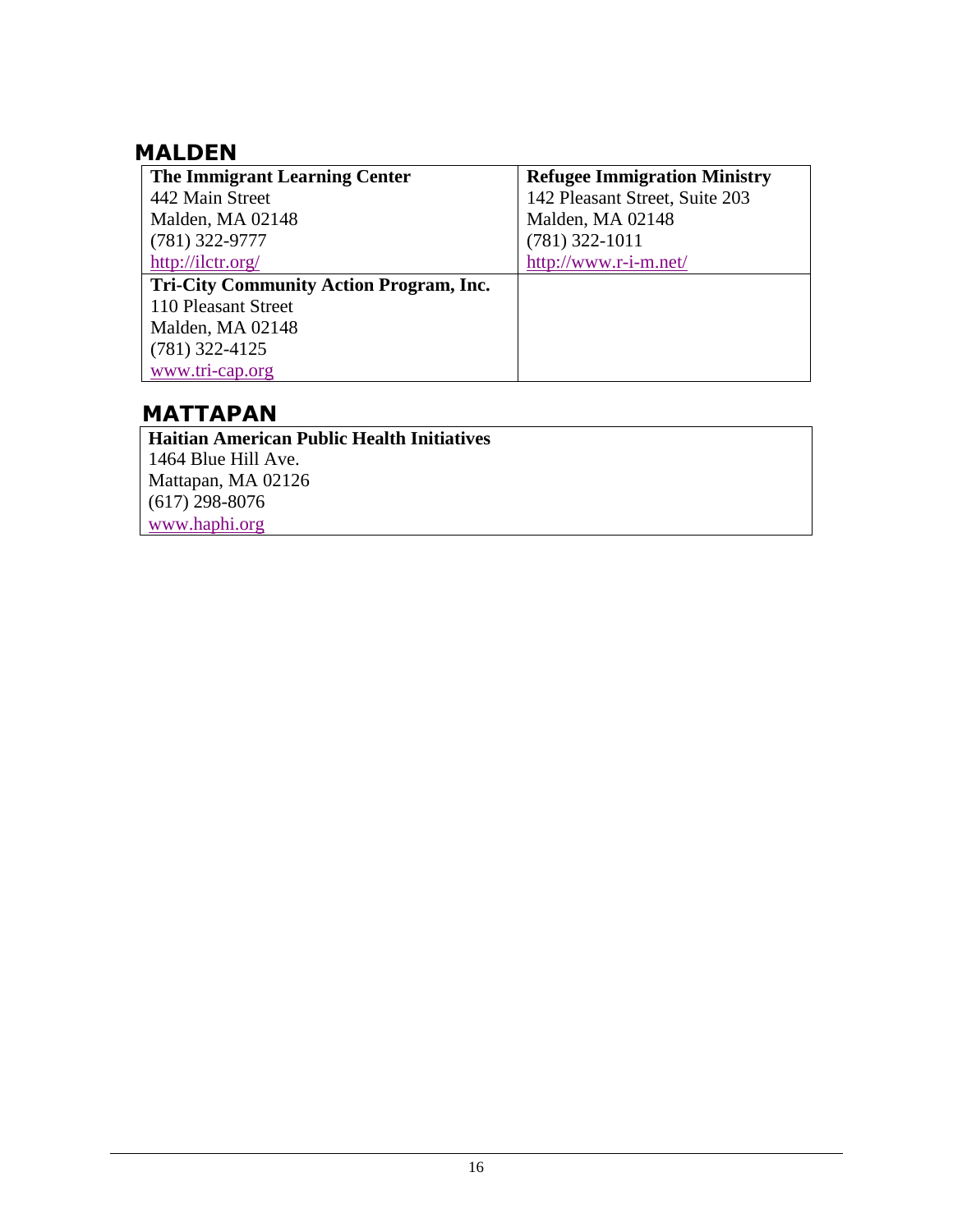# Temporary Housing and Shelters

If you do not have a place to live, you can go to a shelter until you can find a more permanent place to live. Shelters do not cost money, and will often serve a free meal. There are different shelters who will take different types of people. Tell your doctor or social worker if you do not have a place to live.

| <b>Name of Shelter</b>        | <b>Location</b>                       | <b>Telephone Number</b>                      | <b>Important to</b><br>remember: |
|-------------------------------|---------------------------------------|----------------------------------------------|----------------------------------|
| Pine Street Inn               | 444 Harrison Avenue,<br><b>Boston</b> | Men: (617) 892-9100<br>Women: (617) 892-9100 |                                  |
| <b>Shattuck</b>               | 170 Morton St.<br>Jamaica Plain       | $(617)$ 983-0351                             | No children                      |
| Long Island Shelter<br>Clinic | 1 Blackstone St.<br><b>Boston</b>     | $(617)$ 534-6100                             | No children                      |
| St. Francis House             | 39 Boylston St.<br>Boston, MA         | $(617)$ 542-4211                             | Daytime<br>shelter only          |

#### **These shelters will take individual men and women**

#### **These shelters are only for women**

| <b>Name of Shelter</b>                  | Location                                          | <b>Telephone number Important to</b> | <b>Remember</b>                                      |
|-----------------------------------------|---------------------------------------------------|--------------------------------------|------------------------------------------------------|
| <b>Rosie's Place</b>                    | 889 Harrison Avenue,<br><b>Boston</b>             | $(617)$ 442-9322                     | Children are allowed                                 |
| Sancta Maria                            | 11 Waltham St, Boston (617) 423-4366<br><b>MA</b> |                                      |                                                      |
| Bristol Lodge Women's<br><b>Shelter</b> | 205 Bacon St,<br>Waltham, MA                      | $(781) 894 - 1225$                   | Long-term shelter                                    |
| <b>Transition House</b>                 | 77 Massachusetts Ave.<br>Cambridge, MA            | 1 (877) 644-3847                     | For women who are<br>victims of domestic<br>violence |
| Women's Lunch Place                     | 67 Newbury St.<br>Boston, MA                      | $(617)$ 262-1722                     | Daytime shelter only                                 |

#### **These shelters are only for men**

| Name of Shelter             | Location                                    |                  | Telephone Number Important to Remember |
|-----------------------------|---------------------------------------------|------------------|----------------------------------------|
| <b>United Homes Shelter</b> | 540 Columbia Rd.<br>Dorchester, MA          | $(617)$ 282-0456 |                                        |
| <b>Bristol</b><br>Shelter   | Lodge Men's 27 Lexington St,<br>Waltham, MA | $(781)$ 893-0108 | Long-term shelter                      |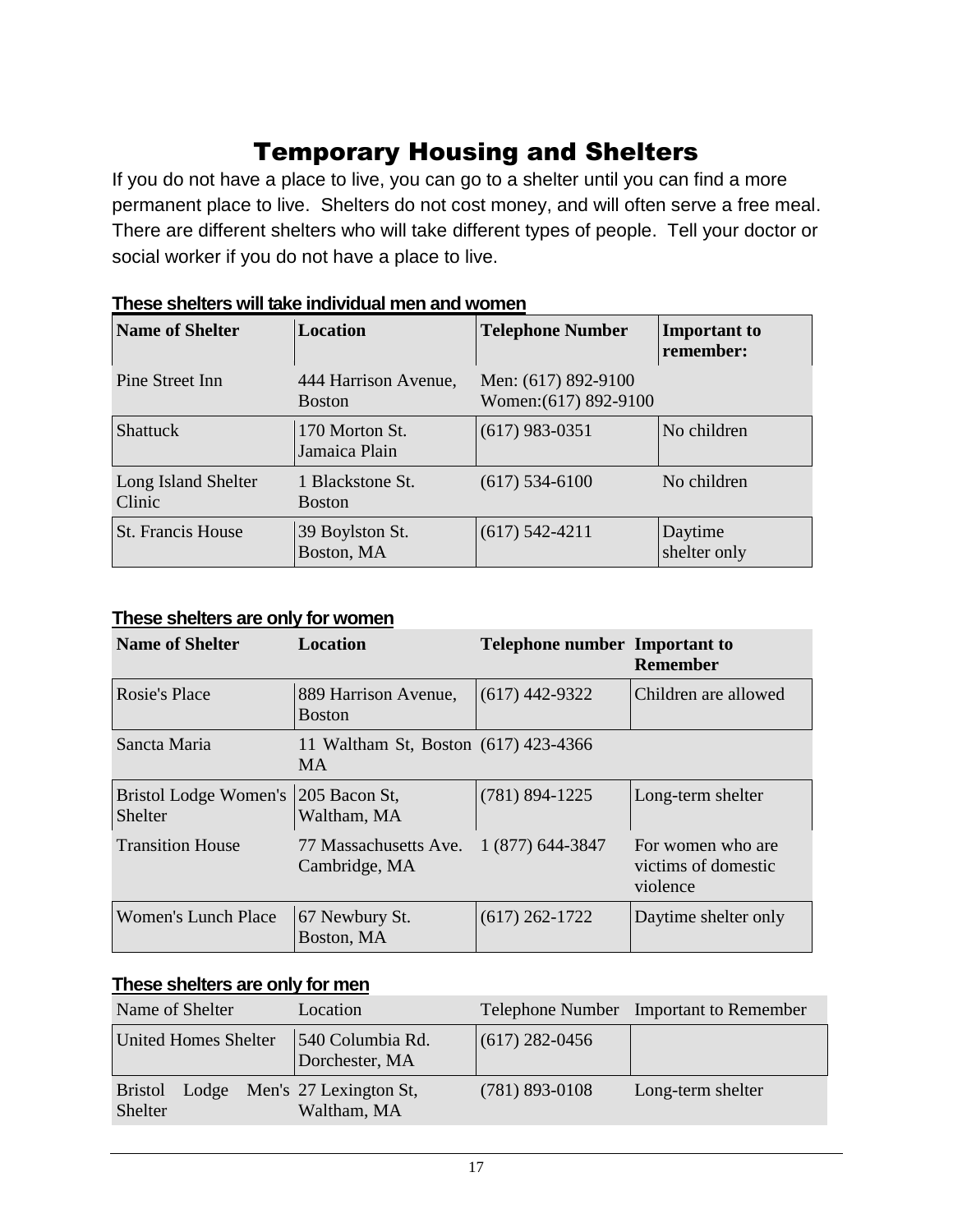## **Family Shelters**

- The Department of Transitional Assistance (DTA) is an agency that may provide referrals to shelters if you have children, or *legal status* (you have legal status if you are an asylee or refugee).
- You can call the DTA and they can tell you which shelter you can go to. The DTA's telephone number is (617) 989-2200.

## **Subsidized Housing**

- To be able to get public housing (also called Section 8), you must have legal status (again, you have legal status if you are an asylee or refugee).
- Once you're on a housing waiting list, it can take up to several years to receive housing.
- If you have legal status in the U.S. and are in the Boston area, there are agencies that can help you.

| <b>Metropolitan Boston Housing Partnership</b> | <b>Action for Boston Community Development (ABCD)</b> |
|------------------------------------------------|-------------------------------------------------------|
| 125 Lincoln Street, $5th$ Floor, Boston        | 105 Chauncy Street, Boston                            |
| 1(800) 272-0990                                | (877) 418-3308                                        |
| http://www.mbhp.org/                           | http://www.bostonabcd.org/housing.aspx                |

## **Food Pantries**

A food pantry will give food to those in need, free of charge. If you are in need of food assistance, talk to your doctor or social worker. You can also contact the [Greater](http://www.gbfb.org/GetHelp/index.cfm)  [Boston Food Bank](http://www.gbfb.org/GetHelp/index.cfm) and they can help you find a pantry that is close to you. Visit their website or call them at: (617) 427-5200.

## **Food Stamps**

Food Stamps are created with money from the government that is given to people who cannot afford to buy food. You do not have to be a citizen to qualify. Here are some of the people who may be able to get food stamps:

- U.S. Citizens
- Refugees
- Asylees
- People with green cards over the age of 18 that have been in the U.S. for more than 5 years
- People with green cards under the age of 18

To apply for food stamps, you must fill out an application and bring it to the DTA office. You can also mail the application or fax it to the DTA. A caseworker will be assigned to you to help you complete your application and answer any questions. If you are thinking of applying for food stamps, or want to know more about it, talk to your doctor or social worker.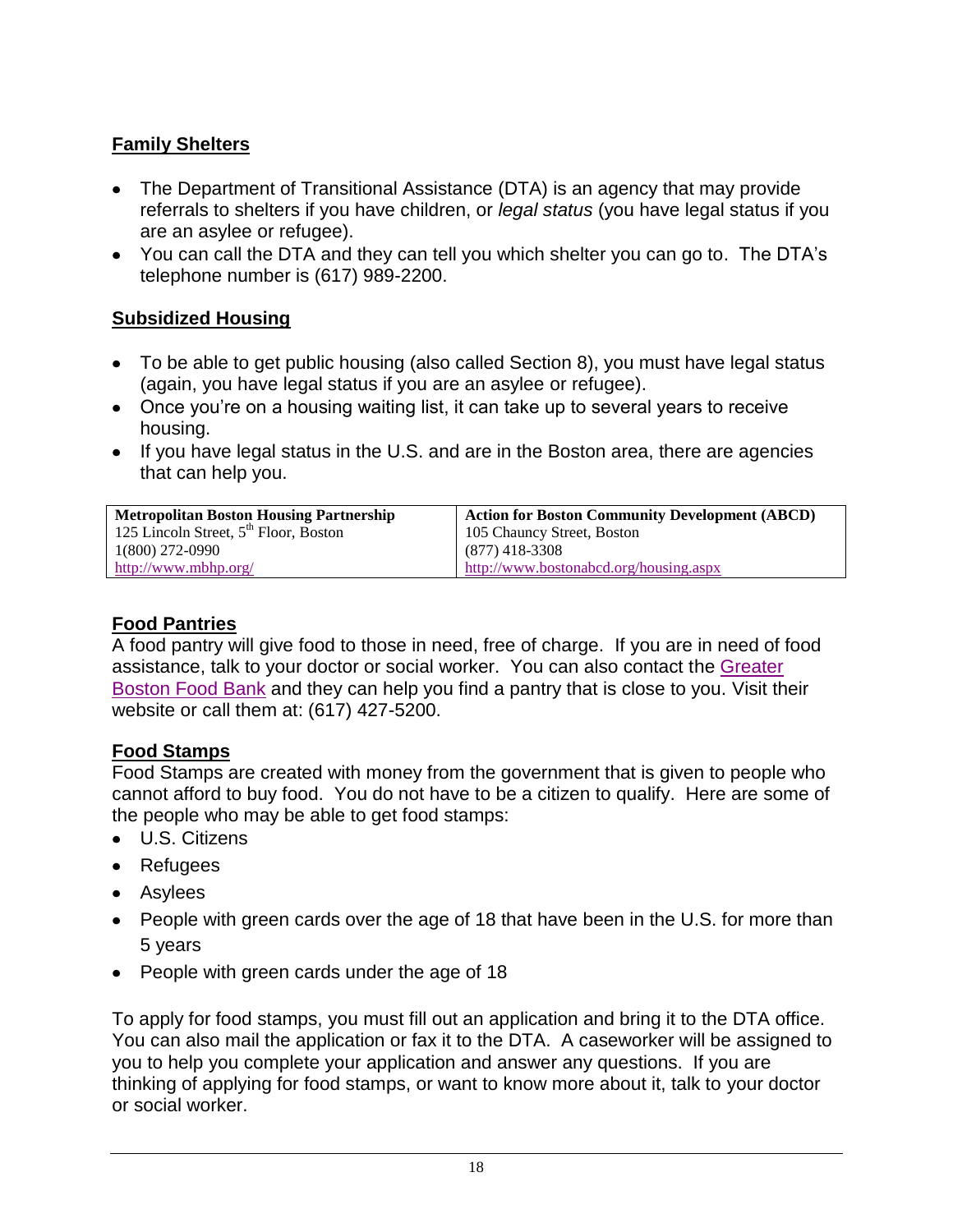# Life in Boston



The city of Boston was founded by Puritan immigrants from England in the early 1600s. Boston plays an important part in the history of the United States because it is where much of the country's fight for independence from England happened. Since then, Boston has grown to become a city with many well-known universities, hospitals, and museums. More than one quarter of Boston's population was born outside of the United States, and one of the reasons for the success of the city is that there is a diverse range of people from all parts of the world, just like you!

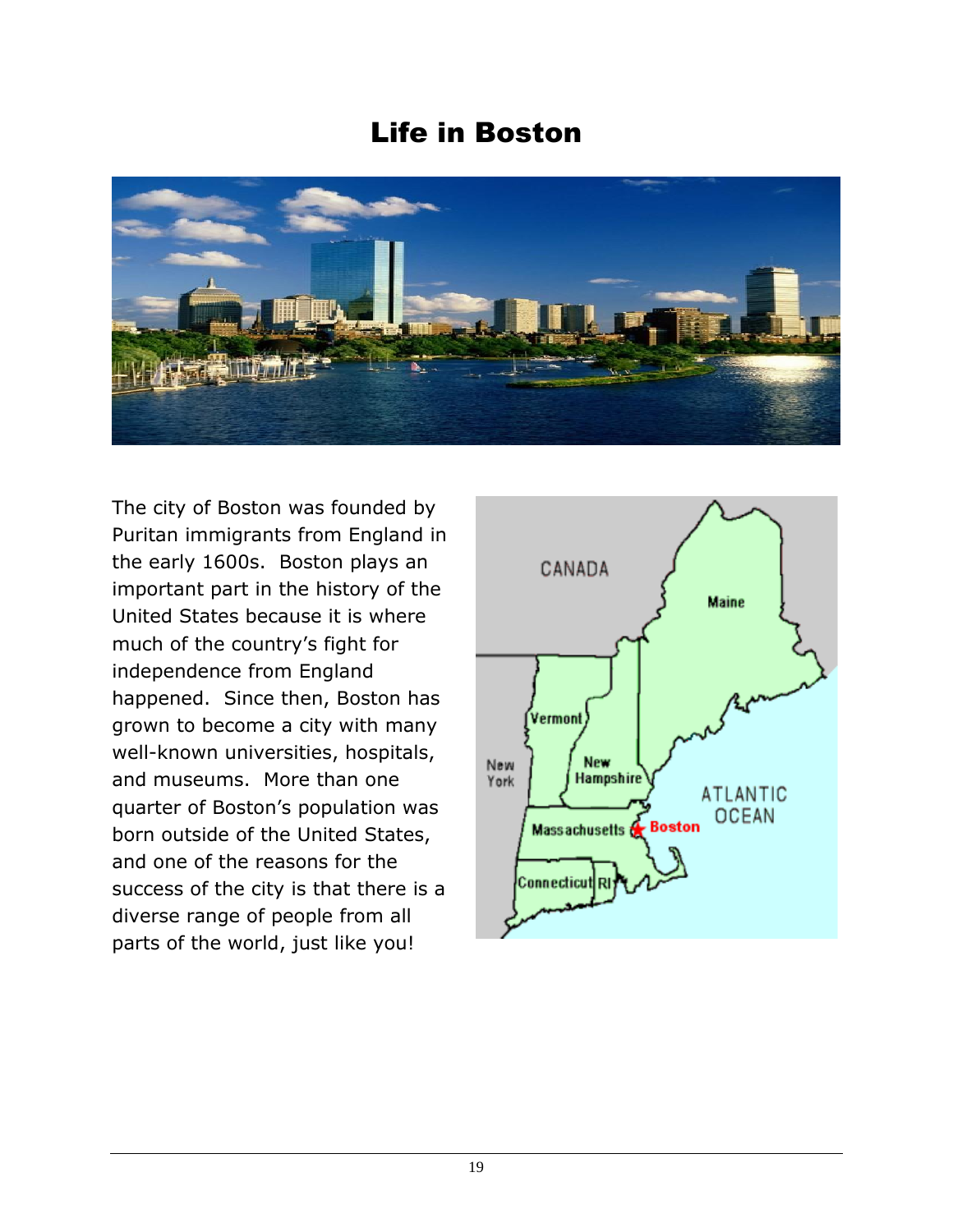## **Boston Weather**

Here in Boston we have four different seasons: Winter, Spring, Summer and Fall. Weather in New England can be quite unpredictable and change rapidly. It is a good idea to be prepared and carry extra layers of clothing in case temperatures drop suddenly, particularly in the spring and fall months.

#### **Winter**

- The first day of winter is December  $21<sup>st</sup>$  and the last day is March 19th. Temperatures may vary but it is typically very cold in the winter with an average temperature of 6°C/°22 F.Be aware that when it is windy it can feel much colder than it actually is.
- You need to dress warmly in the winter. Wear a hat, gloves or mittens, boots, scarf, and a winter coat.
- It may snow often and the ice on the streets and sidewalks can be slippery, so it is important to be careful when walking outside.

## **Spring**

 $\bullet$  Spring starts on March 20<sup>th</sup> and ends in June. During this time of year the temperature begins to get warmer, flowers start to bloom and things begin to grow again after winter. Expect a lot of rain in spring. "April showers bring May flowers" is a common expression in New England.

#### **Summer**

- Summer officially begins June  $21<sup>st</sup>$  and ends in September. The summer is typically hot and humid with an average temperature of 28°C/ 82°F.
- It is important to drink a lot of water to stay hydrated in the summer (at least sixeight glasses a day).
- Having a fan or an air conditioner will help keep you cool on hot days. It is a good idea to avoid strenuous activity in the afternoon heat of the sun.

#### **Fall**

- Fall starts in September and ends in December. Temperatures begin to drop in late September and early October. It is a good idea to prepare by getting winter clothes at this time of year.
- New England is known for its vibrant foliage and visitors come from around the world to see the spectacular views.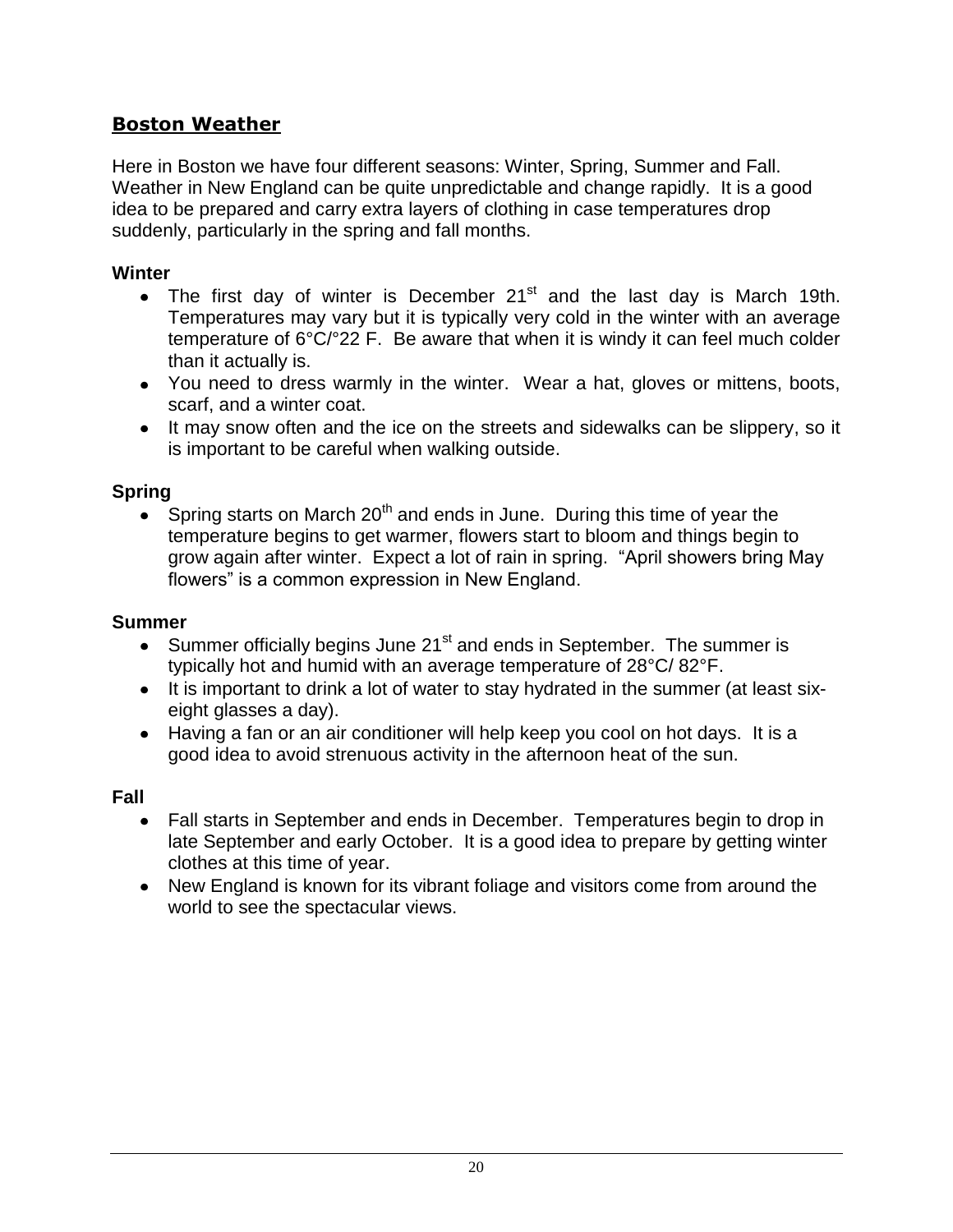# Things to Do in Boston

- Boston is a city with a lot of culture and it is home to nine beautiful parks. Together, they are called the Emerald Necklace and include the Boston Common, the Public Garden, Jamaica Pond, the Arnold Arboretum, and Franklin Park. [Learn more about](http://www.cityofboston.gov/Parks/emerald/)  [the Emerald Necklace](http://www.cityofboston.gov/Parks/emerald/)
- There are lots of different museums to visit and much to discover in Boston. [View a](http://www.cityofboston.gov/visitors/free.asp)  [list of free \(and almost free\) things to do in Boston](http://www.cityofboston.gov/visitors/free.asp)
- There are many programs and cultural events happening in Boston every day. [Learn more about musical, theatrical, and dance performances in Boston](http://www.artsboston.org/)
- Sports are very important in Boston culture and you will hear and see many things about these sports teams
	- o Boston Celtics Basketball
	- o New England Patriots American football
	- o Boston Red Sox Baseball
	- $\circ$  Bruins Hockey
	- o New England Revolution Soccer or Football

[Click here for more information on living in the city of Boston](http://www.cityofboston.gov/residents/CultureAndRecreation.asp)

## **Libraries**

Boston has many public libraries where you can borrow books, videos, and music for free, and use the internet. You must use your library card to borrow from the library. Library cards are free, but you will be charged a fee if you return books or videos late or damaged. You can apply for a library card when you visit the library.

To apply for a library card, you must have identification that shows your name and the address where you are living (a letter that came in the mail, a health card, or a student ID).

[The Boston Public Library](http://www.bpl.org/central/index.htm) is the main library in the city of Boston and it has locations all over the city. You can use your Boston library card at any one of the library's locations. To find a library close to where you live, you can contact the main Boston Public Library by telephone at this number: (617) 536-5400.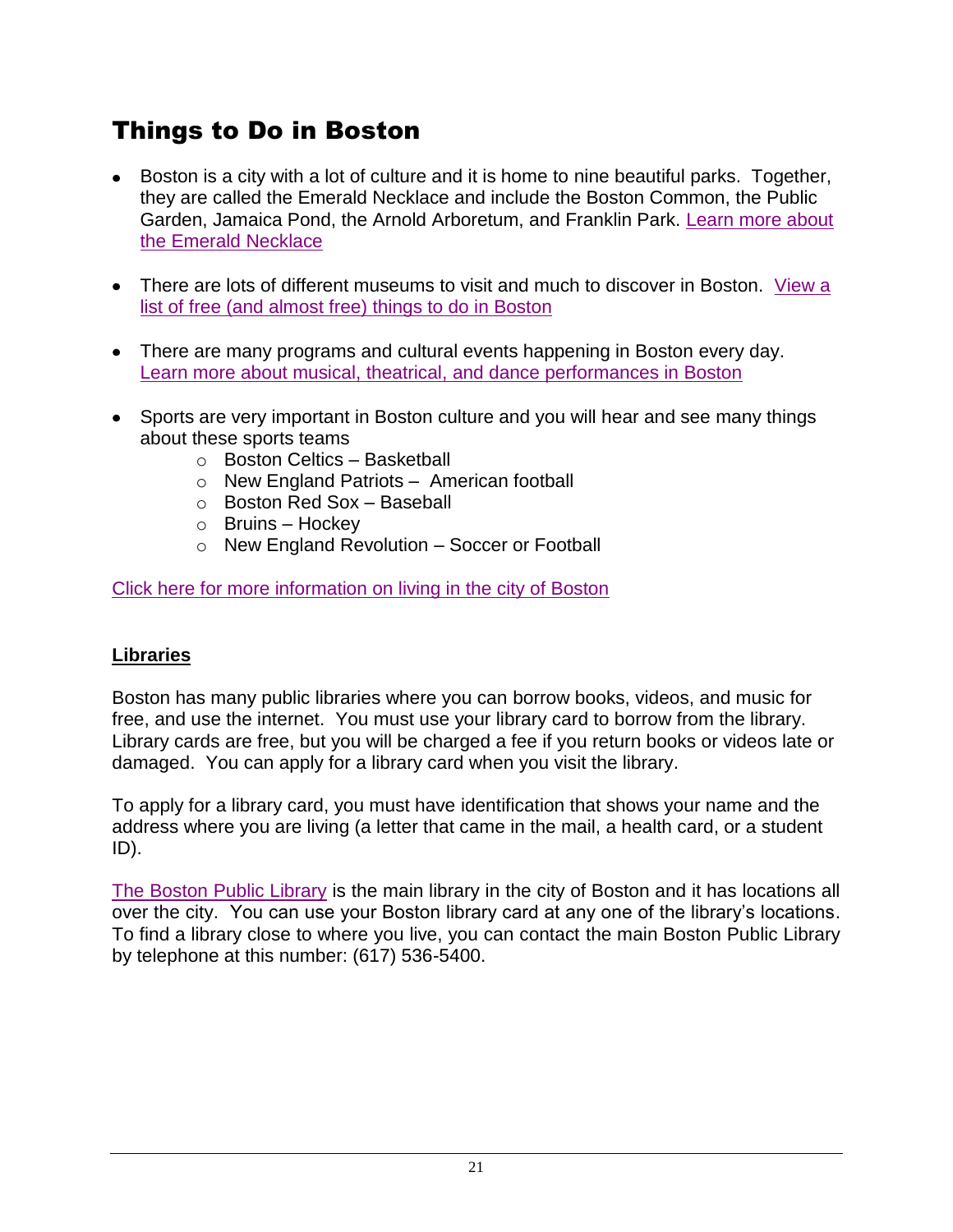# American Culture

The United States is an ethnically and racially diverse country as a result of many waves of immigration throughout its history. Early influences came from England, Ireland, Germany, France and Italy. While American culture is complex and diverse, there are some aspects that may affect your social interactions which you should be aware of.

# **Holidays Celebrated in the United States**

- In the U.S. there are many different holidays that may not be celebrated elsewhere in the world
- There are national holidays, that are celebrated throughout the U.S., and some states have their own holidays as well
- If you have religious and cultural holidays that you celebrate in your home country, you can feel free to celebrate those holidays in the U.S. as well
- Here is a list of some of the holidays that are commonly celebrated in the U.S.:

| January                         | <b>February</b>       | <b>March</b>      |
|---------------------------------|-----------------------|-------------------|
| New Year's Day                  | <b>Presidents Day</b> | St. Patrick's Day |
| Martin Luther King, Jr. Day     | Valentine's Day       |                   |
| <b>April</b>                    | May                   | June              |
| Patriots' Day (MA only)         | Mother's Day          | Father's Day      |
| Tax Day                         | <b>Memorial Day</b>   |                   |
| Earth Day                       |                       |                   |
| Easter                          |                       |                   |
| July                            | <b>September</b>      | October           |
| Independence Day                | Labor Day             | Columbus Day      |
| (also called the $4th$ of July) |                       | Halloween         |
| <b>November</b>                 | <b>December</b>       |                   |
| <b>Veterans Day</b>             | Hanukkah              |                   |
| Thanksgiving                    | Christmas             |                   |
|                                 | Kwanzaa               |                   |

- Businesses are often closed on holidays.
- We at BCRHHR are closed on: New Year's Day, Martin Luther King, Jr. Day, Presidents Day, Memorial Day, Independence Day, Labor Day, Thanksgiving, and Christmas Day.

## **The Importance of Time**

- American society, especially in Boston and the rest of the Northeastern part of the United States (also called "New England") is very fast paced. In other parts of the world, people move at a more relaxed pace, so you might find the importance of time to be an adjustment for you.
- Arriving at your appointments on time is very important. If you know that you will not be able to keep an appointment or may be late, it is polite to call before and tell the person you are going to meet that you will need to reschedule.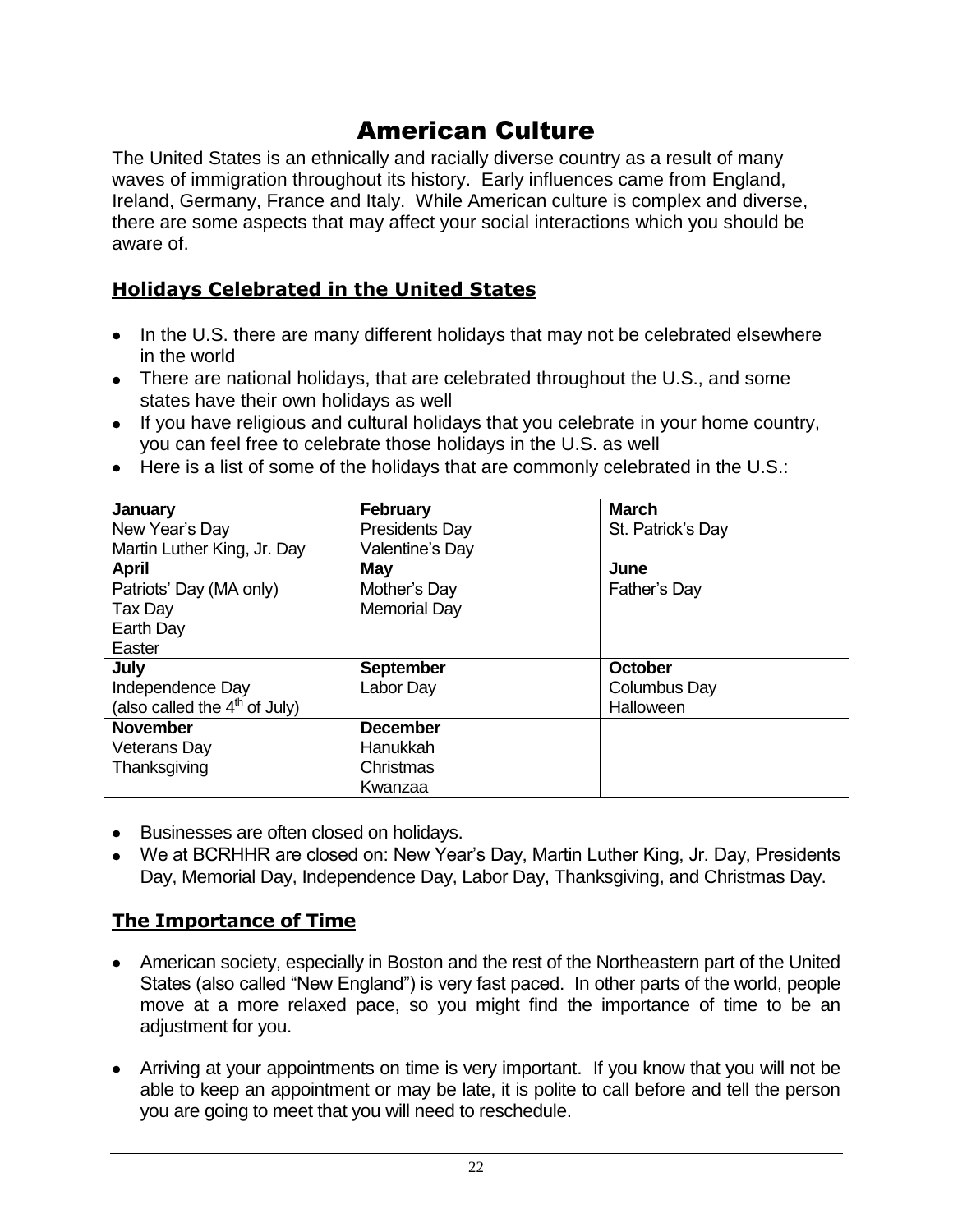# **Equality**

- The laws of the U.S. are based on the idea that "all men are created equal." This means that it is not okay to treat others differently based on their gender, race, ethnicity, religion, sexual orientation, or disability.
- By law in the U.S., women are equal to and share the same rights as men.
- Unfortunately, there are some people in this country who may not believe that everyone is equal, but in general, people's differences are accepted and a part of what makes American culture so interesting.

# **Family Life**

- The typical family arrangement is called the 'nuclear family' and is made up of mother, father, and children. Grandparents may not live in the same house as their children, and it is not unusual for family members to live very far away from each other. This is very different from family life in many other countries.
- In many American families, both mothers and fathers work outside the home to support their families. When parents are working, children may be cared for by other people, such as a nanny, daycare center, or [afterschool program](http://www.bostonyouthzone.com/afterschool/citywide/)
- It is not uncommon to see both fathers and mothers caring for their children in the home.
- Parents are responsible for giving their children food and clothing and sending them to school until at least age 16. If parents do not do this, it is called *neglect* and can be reported to social service agencies.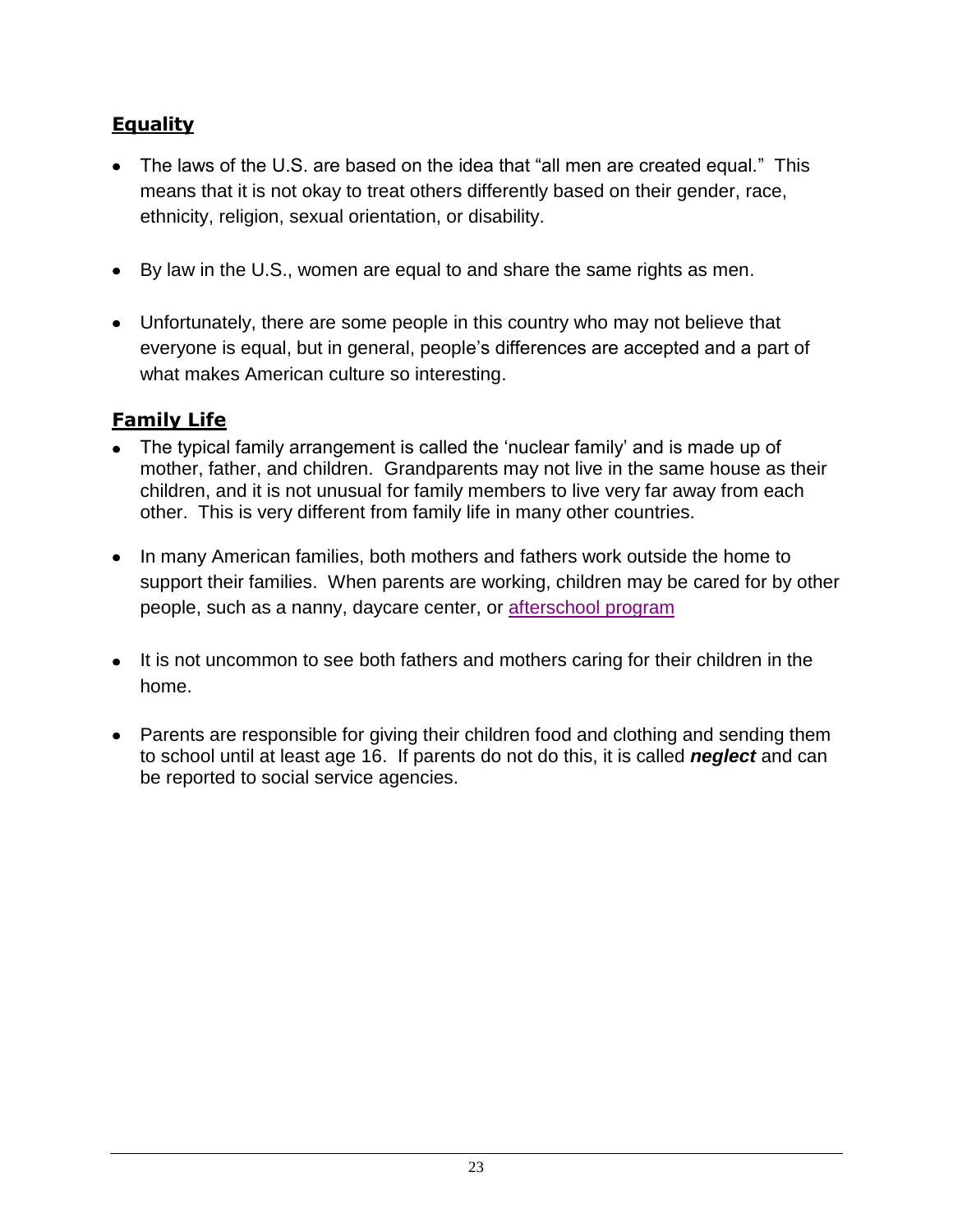# Law and Government in the United States

Even if you are not yet a citizen of the United States, you have rights here. For more information on your rights as an immigrant and asylum seeker in the United States visit the [American Civil Liberties Union](http://www.aclu.org/immigrants-rights) or the [Massachusetts Immigrant and Refugee](http://miracoalition.org/)  [Advocacy Coalition.](http://miracoalition.org/) 

## **The Political System**

The political system in the United States is a stable *democracy*, which means that during *elections*, the *citizens* of the United States vote to keep the same leaders or elect new leaders into power. There are different levels of government that people can get involved with, from the local level (for example, Boston) to the state level (Massachusetts) to the national level (the entire United States). There are many different small political parties in American politics, but the two main parties that most politicians belong to are the Democrats and the Republicans.



Democratic Party

You will hear the word "liberal" or "left wing" used to describe Democrats. The symbol of the Democratic Party is the donkey, shown on the left.

Republican Party You will hear the word "conservative" or "right wing" used to describe Republicans. The symbol of the party is an elephant, shown on the right.



#### **New Words**

*Democracy* **– a government system where the people make decisions by a popular vote. Example: I live in a** *democracy* **and I believe in universal health care, so I vote for leaders who believe in the same thing.**

*Election* **– the process through which people vote for leaders. Example: Every four years, we hold** *elections* **so that we can choose a new state governor.**

*Citizen* **– a person who is legally recognized by a state and therefore has certain rights that must be protected by that state. Example: I just became a citizen of the U.S., which means that now I can vote in U.S. elections.**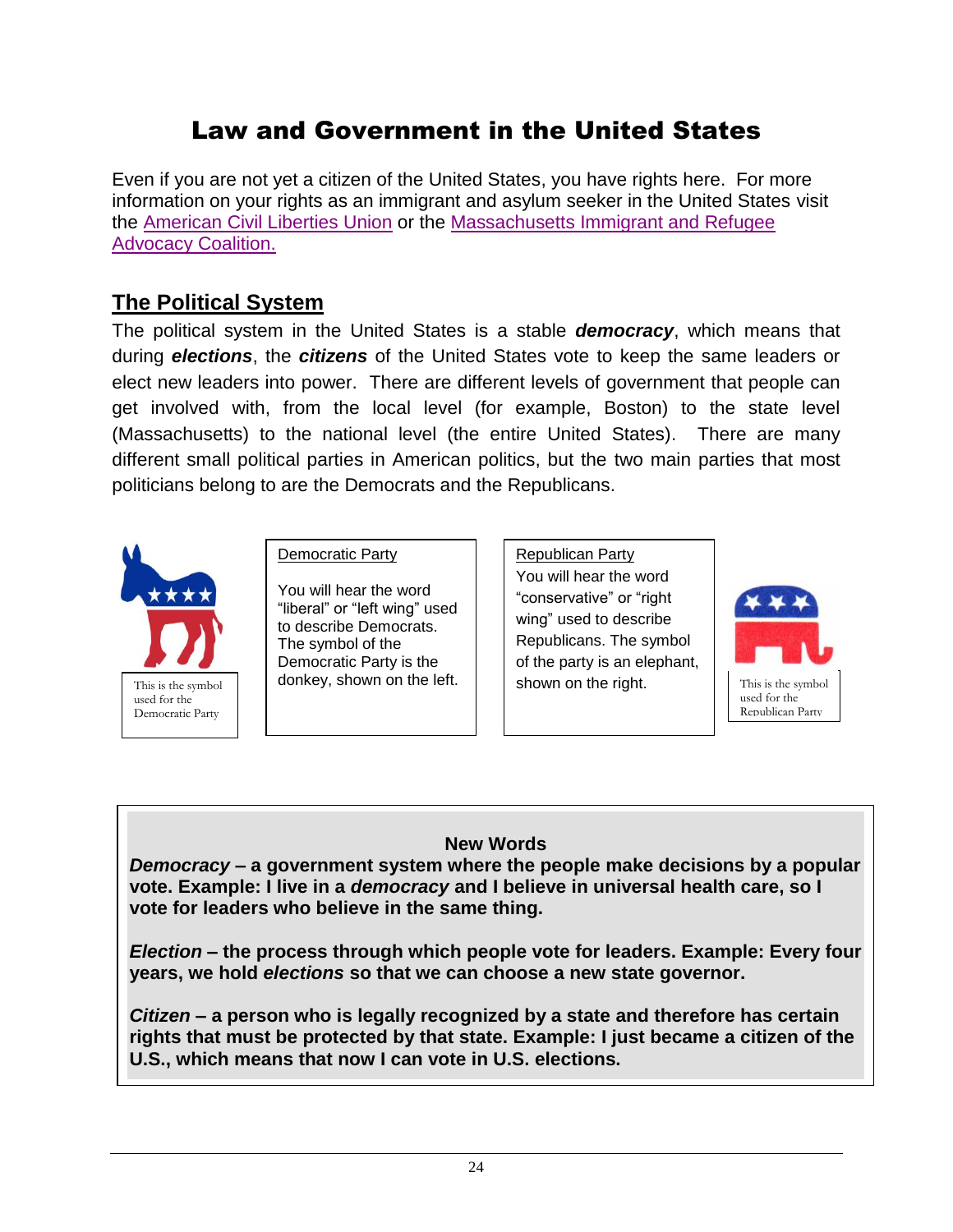The country's leaders are elected through the votes of citizens of the country. The U.S. Constitution was written by the founders of the United States. It describes the powers of the government and the rights of all citizens of the United States. The Bill of Rights is the part of the Constitution that describes the rights of these citizens.

A few examples are:

- The government cannot tell a person to stop believing in a religion, or what religion to believe in.
- The government cannot punish someone for saying or writing what they believe, even if it against the government.
- No person can search through private property unless they have permission from a U.S. judge who says that the citizen is suspected of committing a crime.
- $\bullet$  If a citizen is arrested, he or she should have a trial as soon as possible. In the trial, a jury of regular people will decide whether he or she is innocent or guilty based on the facts that they are told.

# **Laws**

It is important to have a basic understanding of the laws of the U.S. so you can make sure you do not disobey them. Not knowing the law is not an excuse to break the law. If you break the law, you may be fined, which means paying money to the government, or you may have to spend time in jail.

**It is not possible to cover all the laws but these are some important laws you should know about. Be aware that some laws may differ by state.** [Learn more](http://www.malegislature.gov/Laws/GeneralLaws/PartIV)  [about the laws of Massachusetts.](http://www.malegislature.gov/Laws/GeneralLaws/PartIV)

## Violence

- It is illegal to punch or hit another person for any reason.
- It is illegal to threaten another person or say you are going to hurt them.
- One form of violence, called *domestic violence*, can take many forms including physical aggression or threats such as hitting, kicking, biting, shoving, restraining, and throwing objects), sexual abuse; emotional abuse, intimidation; stalking; neglect and economic deprivation. If you are currently experiencing domestic violence and you are an immigrant, [Click here for information on finding safety and support if you](http://internal.bmc.org/domesticviolence/documents/BROCHURES/Finding%20SafetyENG%20color.pdf)  [think you might be a victim of domestic violence.](http://internal.bmc.org/domesticviolence/documents/BROCHURES/Finding%20SafetyENG%20color.pdf) *Or call the* **[National Domestic](http://www.ndvh.org/)  [Violence Hotline](http://www.ndvh.org/)** at **1-800-799-SAFE, with 170 languages available** *(TTY 1-800- 787-3224).*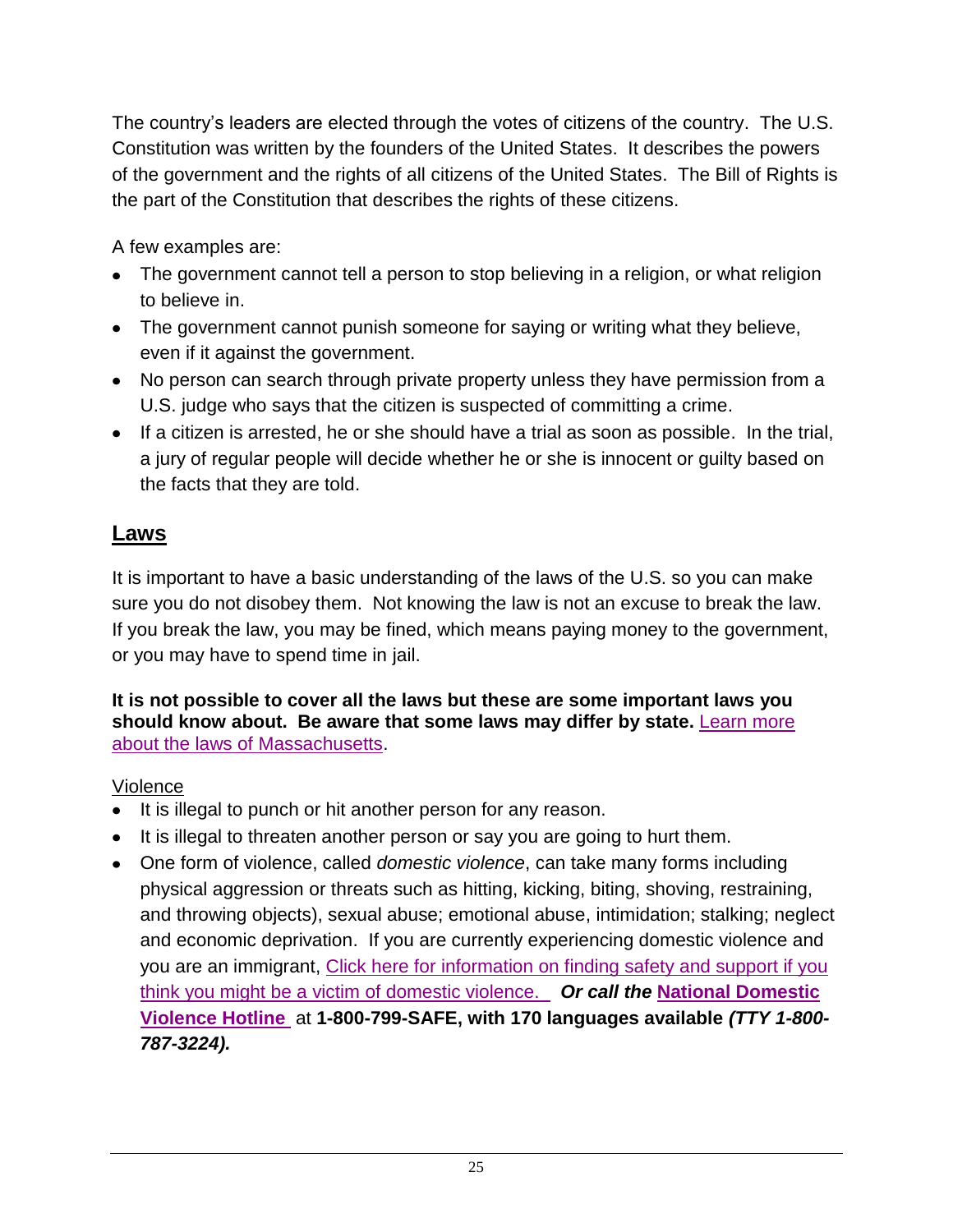## Driving

- It is illegal to drive without a state driver's license.
- In order to get a driver's license, you must take a test at the Massachusetts Registry [of Motor Vehicles.](http://www.massdot.state.ma.us/rmv/)
- Make sure that the car you are driving is insured, even if the care does not belong to you.

## Alcohol

- You must be 21 years or older to buy alcohol.
- If you are caught buying alcohol for people who are under 21, you can be arrested.
- It is illegal to drive after you drink alcohol.
- You can be arrested for being noticeably drunk and/or disruptive in public.

#### Drugs

- You are never allowed to possess, buy, or sell illegal drugs. Here are some of the most common illegal drugs: marijuana, khat, quat, cocaine, heroin, ecstasy, LSD, and certain prescription medications (particularly sleeping pills or pain medication) that are not prescribed to you by a doctor.
- If you have any medications prescribed to you by your doctor, it is a good idea to always carry them in the original prescription bottle with your name on it.

## Public Behavior

- Urinating in public is illegal public bathrooms are available in many places.
- Being naked in public is illegal. You must wear a shirt, pants, and shoes when you enter a store or business.
- Throwing trash on the street is illegal you should put trash in the trash cans.
- Smoking is illegal in any public building in Massachusetts, including restaurants and bars.

## **Stealing**

- As in most countries, it is illegal in the U.S. to take something from a store without paying for it.
- It is illegal to take something from a person unless they give you permission to keep it.

# **Consent and Sexual Relations**

- It is not acceptable to take any sexual actions or make any sexual comments towards a man or woman unless he or she has made it clear that she is okay with it. This is called *sexual harassment* and it is a crime.
- Rape and sexual crimes are taken very seriously in the United States, so make sure your sexual partners are always age 18 or older and that they give you consent to do what you are doing. Consent is when a person gives another person their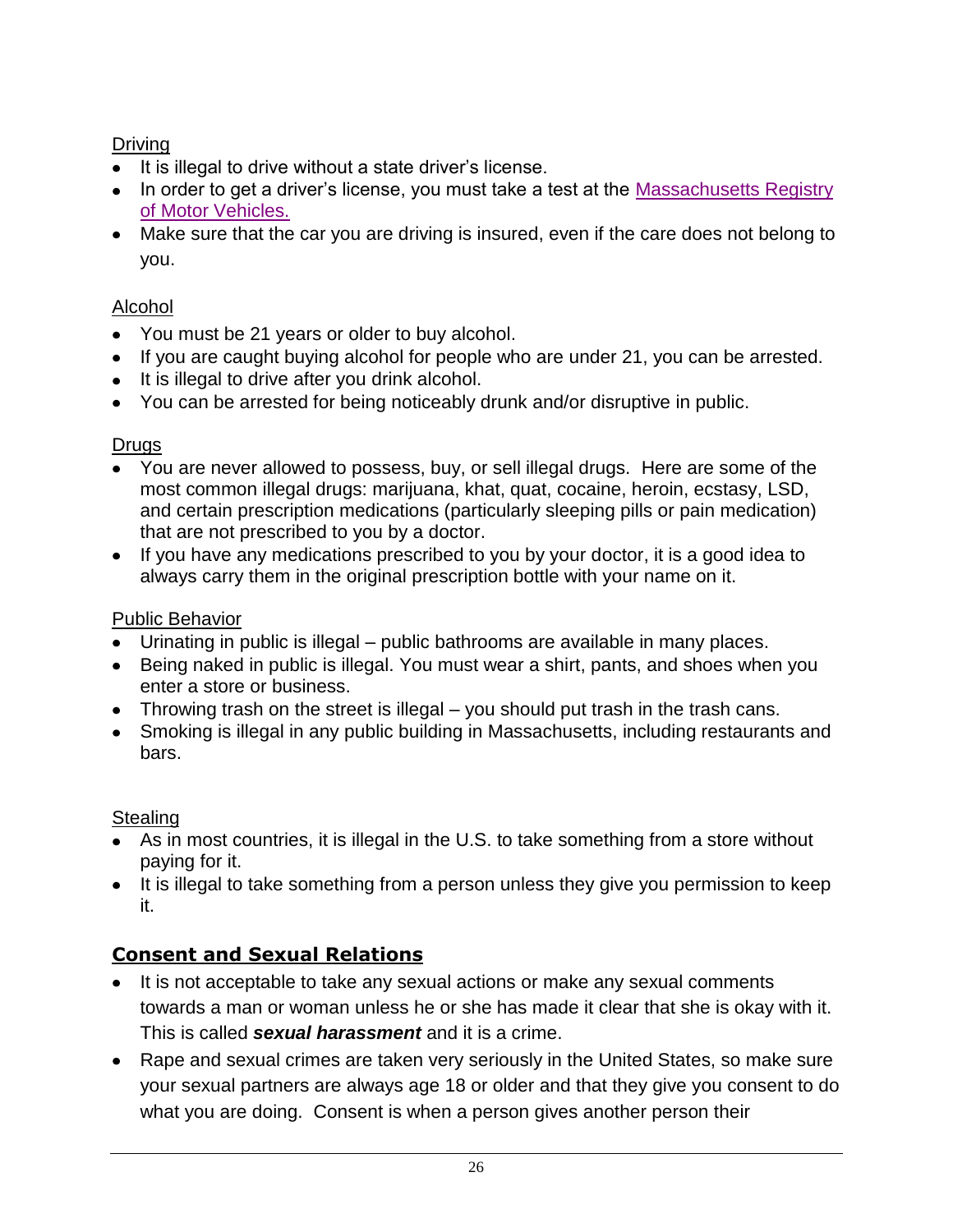permission to do something. If you are involved sexually with someone, it is always good to ask, "Is this okay?" and if the person says "Yes", they have given their consent. If they do not answer, or say, "No," they have not given their consent and you should stop what you are doing right away.

• In the United States, children can **never** give consent to adults and sexual advances towards children are considered abuse. The age at which consent can be given varies by jurisdiction but is usually 16 or 18 years of age. Any sexual actions between adults and children under the age of 16, with or without consent of the child, are considered rape and will result in jail time. As a general rule, it is a good idea to avoid any sexual involvement with persons under the age of 18.

**New Words**

*Neglect –* **to hurt or injure through carelessness or thoughtlessness. Example: He was accused of** *neglect* **when he allowed his child to go outside without warm clothing during the winter.** 

*Abuse* **– to hurt or injure through purposeful bad treatment. Example: She was arrested for** *abuse* **when she kicked her elderly mother.**

*Domestic violence* **- negative behaviors, both physical and emotional, that are used by one person to control another person in a relationship. Example: I experience**  *domestic violence* **because I live with a man who slaps me, and he tells me I'm too stupid to get a job.** 

*Sexual harassment* **– unwanted sexual or physical contact or remarks that make you feel uncomfortable, in the workplace, in a store, or on the street. Example: Diana's boss** *sexually harassed* **her by telling her how sexy her skirt looked, even though she had asked him not to say things like that.**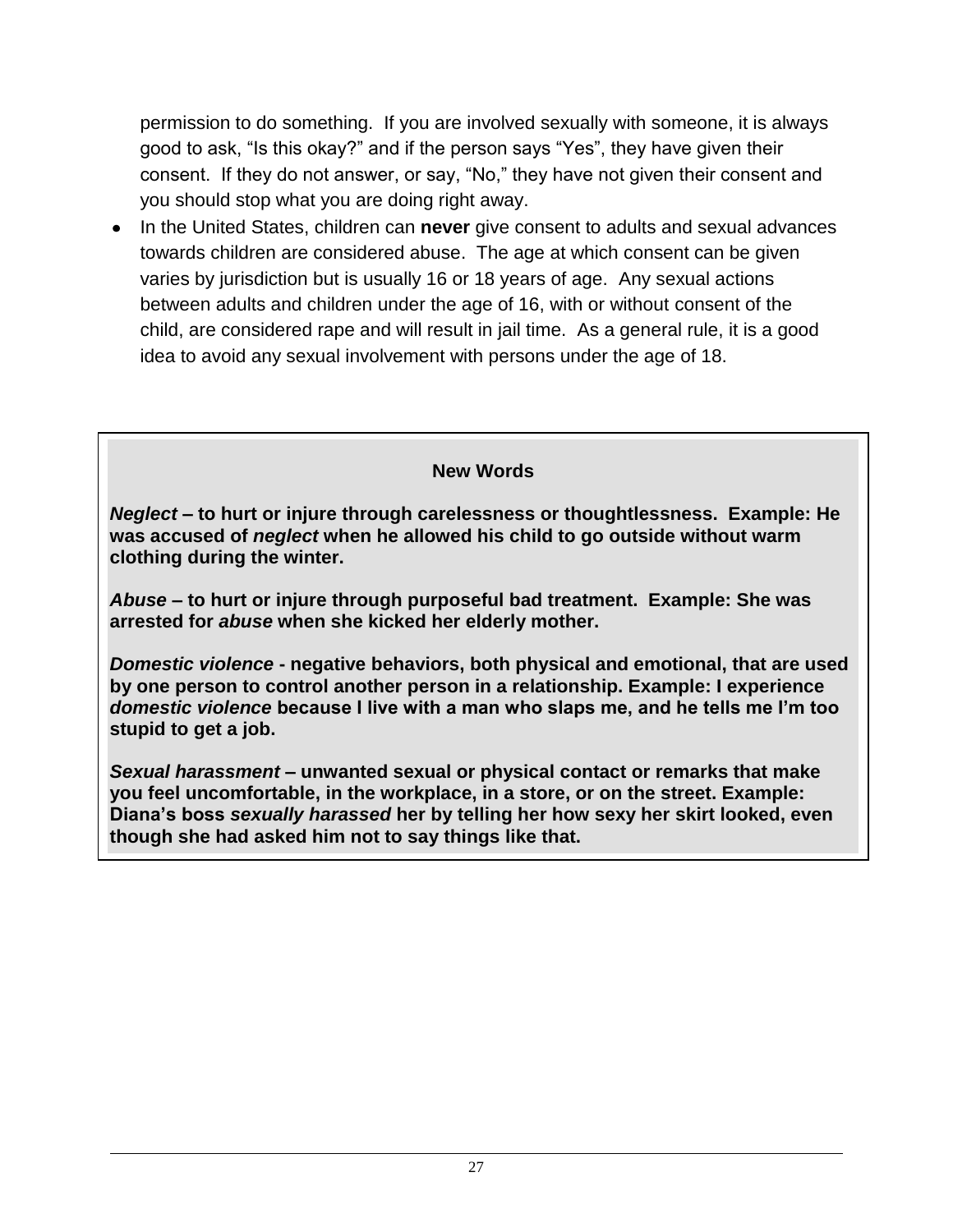# **City Life and Staying Safe**

While Boston is generally a safe city, violence and robbery can happen. You should always pay attention to what is going on around you, and try to develop your "street smarts." Here are some tips on staying safe:

- Avoid walking alone at night.
- If you must walk somewhere at night, make sure you are walking in an area that is well-lit with many people around.
- Keep any valuables you are carrying in a safe place, like in a bag that closes, or in the front pocket of your pants or jacket.
- [Learn more about crime prevention](http://www.ncpc.org/topics/violent-crime-and-personal-safety/protect-yourself-from-violent-crime)

You must be careful around cars, trucks, and bicycles.

- People that drive in Boston do not always drive safely and do not always pay attention to other people on the street.
- Be sure to cross the street only at *intersections* (the corners where two or more roads meet) and *crosswalks* (painted paths on the street where people should cross – see diagram below).
- Some intersections have a walk signal, which will tell you when it is safe to walk, but you should still be careful. If there are a lot of people crossing the street, it is usually a good idea to cross at the same time.





This sign means that it is okay to walk. Be sure to look both ways before crossing. Do not assume that all the cars will stop.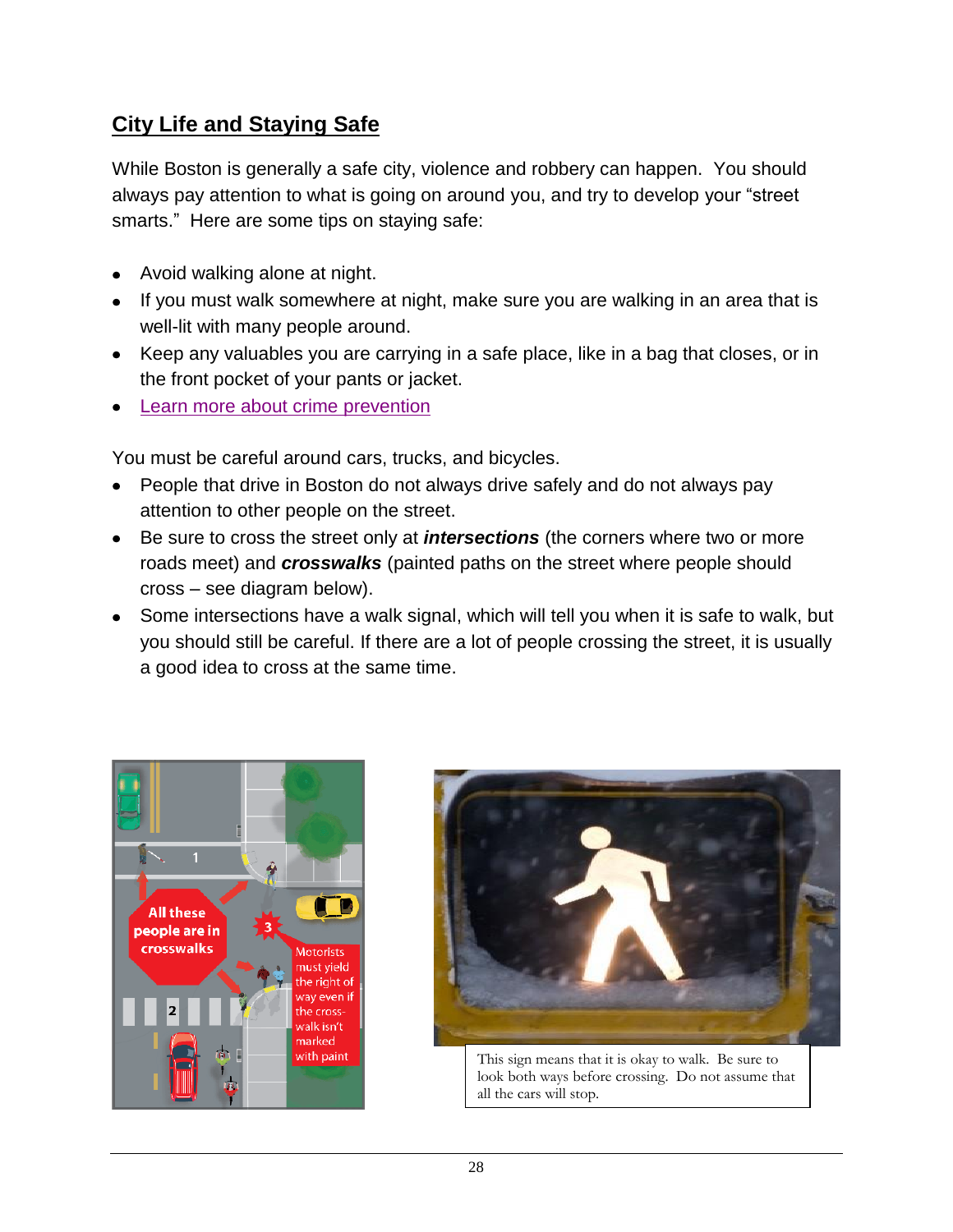# Transportation and Finding Your Way

#### **Maps**

- In a large city like Boston, it may take you some time to learn how to find your way around.
- The best way to get to where you need to go it to use a map.
- In order to use a map, you need to know where you are, and where you want to go. Once you find both those points on the map, you can use the map as a guide as you make your way to your destination.
- If you need help, just ask someone. People who live in Boston know that newcomers sometimes have difficulty finding their way around the city, and are usually happy to help.

## **Public Transportation**

## **MBTA**

The MBTA is Boston's public transportation system.

- The MBTA operates four (4) train lines and a bus system, commuter trains, and commuter boats.
- The subway system is called the **T** and it is the most inexpensive way to get around the city.
- "Fare" is the word that means the amount of money it costs to use any of the MBTA's services.
- Fare prices change sometimes, so it is most convenient to buy a **Charlie Card** a reusable ticket that can be used on the T or bus and you can add money to it.
- You can get a Charlie Card at many T stations. Charlie Cards are also sold at some corner stores and grocery stores. View a [list of locations that sell Charlie Cards.](http://www.mbta.com/fares_and_passes/sales_locations/)
- The web address for the MBTA website is [http://www.mbta.com.](http://www.mbta.com/) The phone number for the MBTA is (617) 222-3200. You can call with any questions or ask a MBTA employee at any of the stations.
- The MBTA website has a tool you can use called [Trip Planner.](http://www.mbta.com/rider_tools/trip_planner/) To plan a trip, all you have to do is enter where your trip will start, where you want to go, and what time you would like to leave, and the website will help you find the best way to get there using public transportation.

## **Inbound and Outbound**

- You may see signs on public transportation that say "Inbound" and "Outbound." Generally, "Inbound" takes you into Downtown Boston and "Outbound" takes you away from Downtown Boston, but this can be confusing.
- Every train or bus will have a sign that tell you the last stop on its route; this is usually the best way to find which direction to go in.
- You should use the train or bus map to decide which direction you want to go.
- If you have any questions, ask the driver of the train or the bus.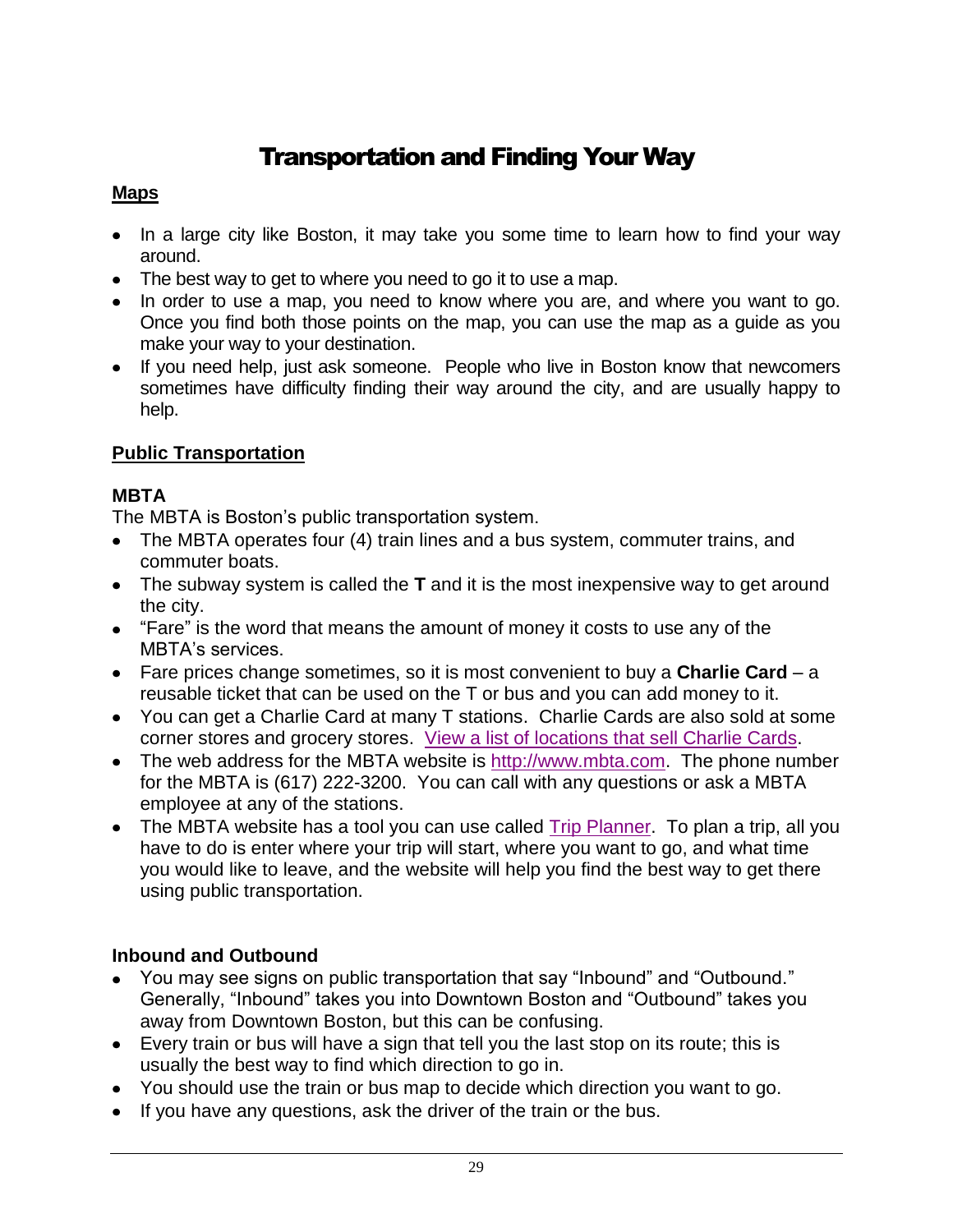#### **Subway or T**

There are four main lines in the T subway system, green, red, orange and blue. You can transfer in between these lines for no additional cost as long as you stay in the stations and do not exit through the station gates. The subway trains normally start running at 5:30 AM and finish running at 12:30 AM during the week, but these times may change, so be sure to check before you plan your trip.

**The Green Line:** Lechmere to Boston College (B), Cleveland Circle (C), Riverside (D), Heath Street (E)

**The Red Line:** Alewife to Mattapan and Braintree **The Orange Line:** Forest Hills to Oak Grove

**The Blue Line:** Bowdoin to Wonderland

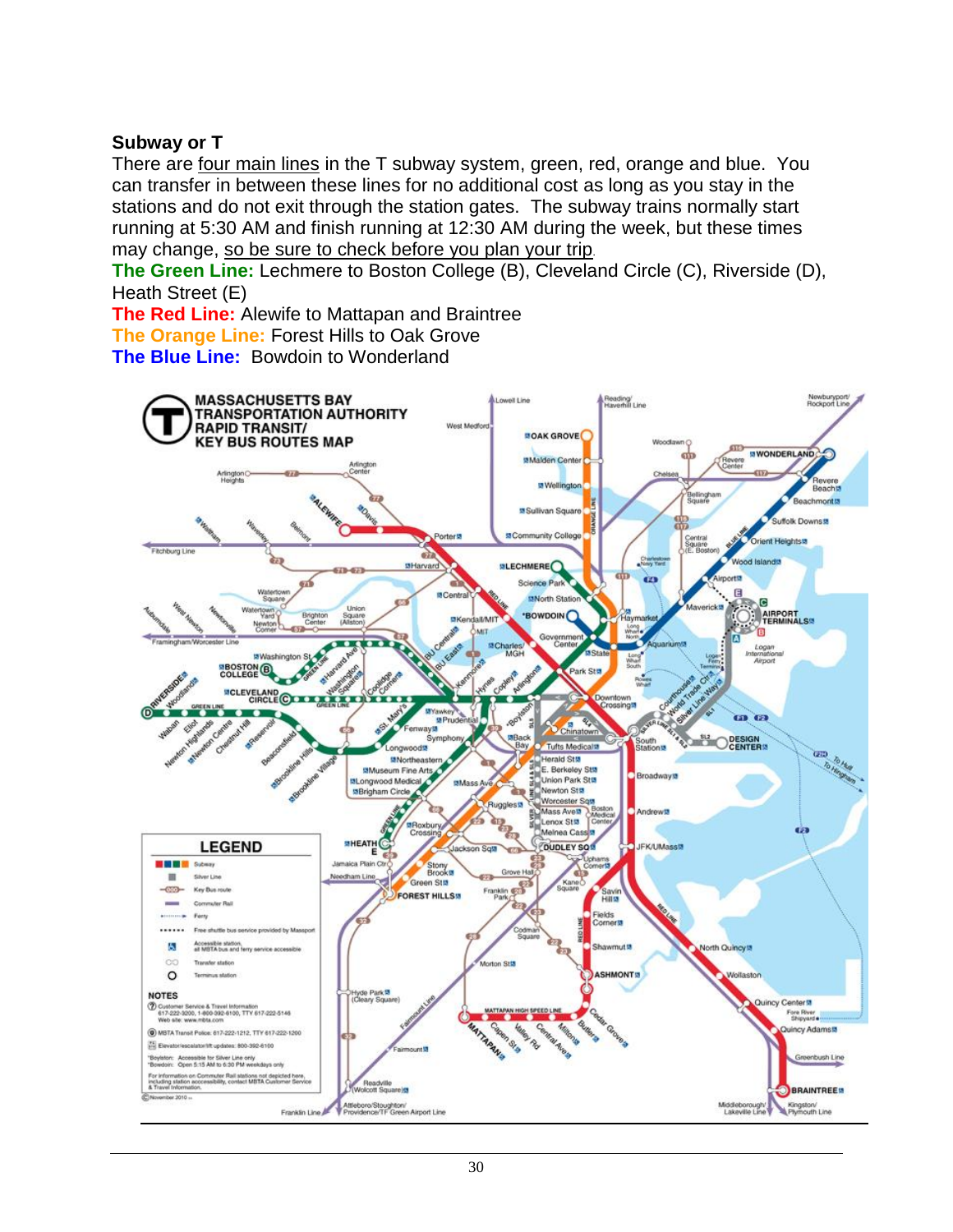## **Bus**

- There are almost 200 bus routes in Boston. [View a list of bus routes.](http://www.mbta.com/schedules_and_maps/bus/)
- Buses can help connect you to the T.
- Some buses go within the city while you can take others to the subway or train station if you live in the suburbs of Boston.

## **Commuter Rail**

- This train travels to locations farther outside of Boston. [View Commuter Rail Maps](http://www.mbta.com/schedules_and_maps/rail/)  [and Schedules.](http://www.mbta.com/schedules_and_maps/rail/) The commuter rail routes are represented by the purple lines on the map.
- You cannot use you CharlieCard on the commuter rail. You will need a ticket for the commuter rail, or a commuter rail pass. You can buy a ticket or a pass where CharlieCards are sold.
- Fares are more expensive than the T, and the cost of your trip depends on how far you are going outside of Boston. Every stop along the train routes are assigned to specific zones, and the cost of your fare will depend on the ticket price for the zone in which your stop is located. When you are buying your ticket, make sure you know the name of your stop. If you know the name of your stop, the ticket seller can tell you the zone.
- Many commuter rail stations have parking lots, where you can pay to park your car.

## **Boat**

- If you need to cross over water to get where you are going, it may be quicker to take a boat. [View boat maps and schedules.](http://www.mbta.com/schedules_and_maps/boats/)
- The MBTA runs ferries to Boston from South Boston, Chelsea, Charlestown, Hingham, Hull, and Quincy.

## **Taxi Cabs**

- $\bullet$  If you need to go somewhere while the T is not running, you may have to take a taxi cab. Taxi cabs can also be called cabs or taxis. They can be expensive, but are very helpful at times.
- Before getting into a taxi, you can ask what the about how much the trip would cost.
- Most people use them if travelling by public transportation is difficult, or if they do not have time to wait for public transportation.
- It is not difficult to get a taxi in the city, but if you live outside of the city, you will have to call the company and ask them to pick you up.
- If you call a taxi, you must know the address where you are in order for the taxi driver to be able to find you.
- View [phone numbers for some local taxi companies.](http://www.yellowpages.com/boston-ma/taxis)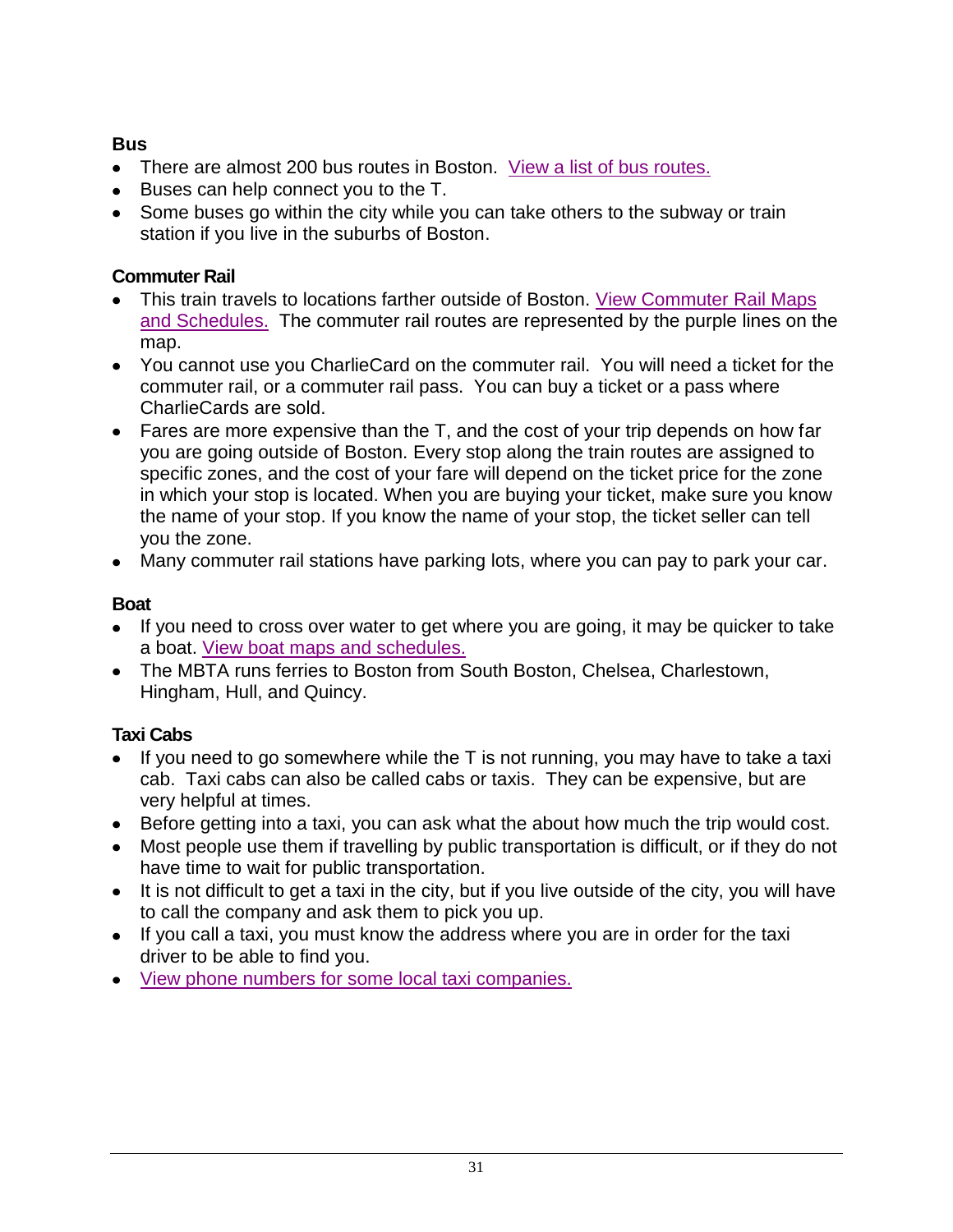#### **Private Transportation**

#### **Traveling by Car and Car Rental**

- Driving in Boston can be difficult as the streets can be quite confusing. It can be expensive to own a car, especially in the city because of car insurance, high gas prices, and parking costs.
- To drive, you need a driver's license and car insurance; otherwise, it is against the law.
- In Massachusetts, you must wear your seatbelt when driving or you will have to pay a fine.
- If you need a car for a short time you can rent a car. To do this you must have a driver's license and you may need a credit card.
- [View a list of car rental companies.](http://www.superpages.com/yellowpages/C-Car+Rental/S-MA/T-Boston/)

## **Park and Ride**

- If you live outside the city and want to go into Boston, a Park and Ride is a place for you to park you car and then use public transportation for the rest of your trip.
- [Learn more about Park and Ride.](http://www.massdot.state.ma.us/highway/TrafficTravelResources/ParkandRideMap.aspx)

## **Bicycling**

- Biking is a popular way to get around Boston. Remember to always wear a helmet.
- [Learn more about bike safety and Laws.](http://www.cityofboston.gov/bikes/bikesafety/)
- $\bullet$  If you would like to bike and ride the T as well, bikes are allowed on the Red, Orange, and Blue Lines of the T during off-peak hours. Off-peak hours are weekdays from 10 AM -2 PM and after 7:30 PM, and all day during the weekends.
- Bikes are never allowed on all Green Lines, and at Mattapan Station, Park Street Station, or Government Center Station.
- You can find bike racks on cross-town buses.

#### **If you would like more information about biking in the city, here are some places you can contact to get more information:**

| Name of contact          | Website             | Telephone number |
|--------------------------|---------------------|------------------|
| <b>Caravan Commuters</b> | www.commute.com     | 1 (888) 426-6688 |
| Massachusetts Bicycle    | www.Massbike.org    | $(617)$ 542-2543 |
| <b>Coalition</b>         |                     |                  |
| Mass Highway             | www.state.ma.us/mhd | $(617)$ 973-7329 |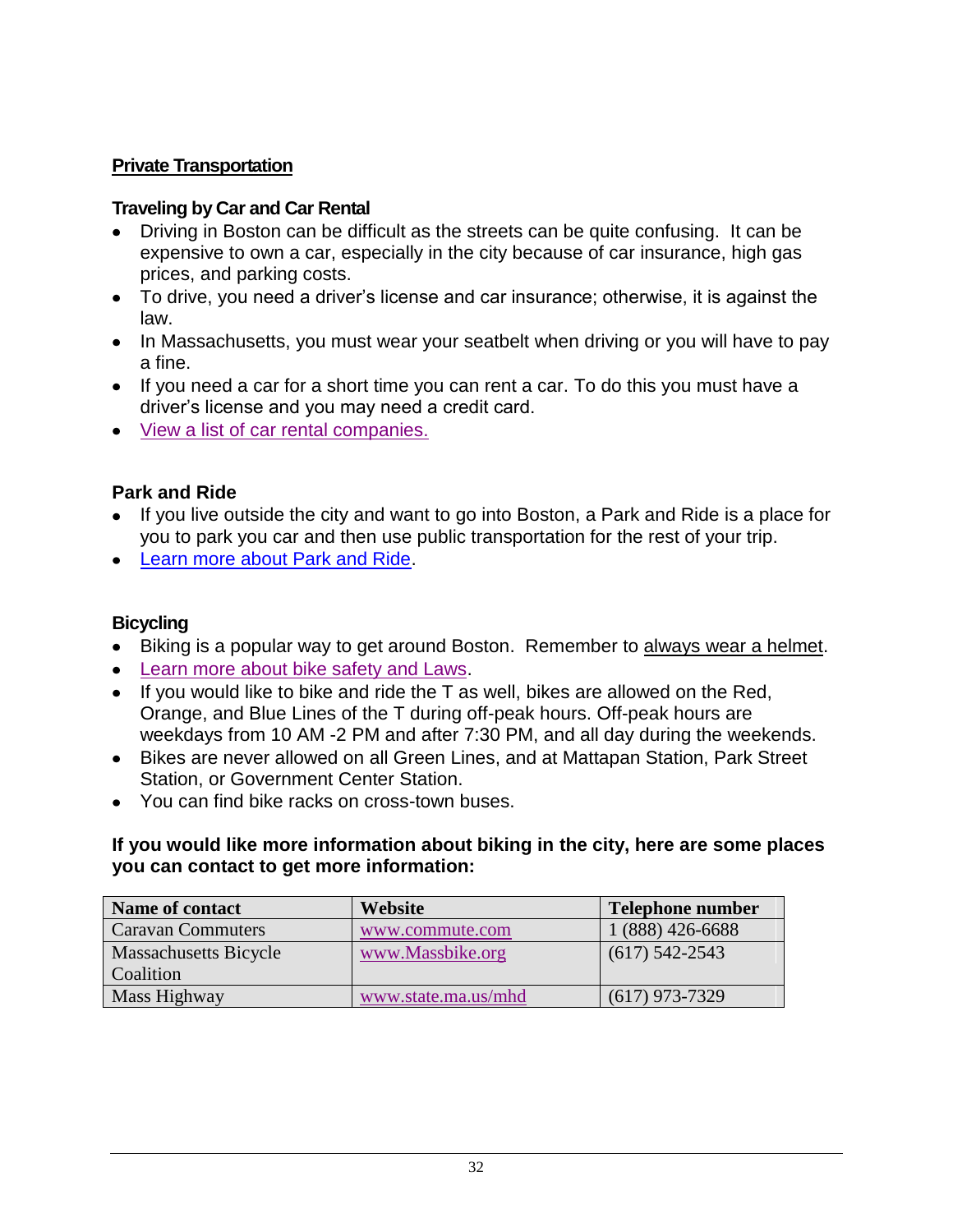# Communication: Email, Mail and Telephone

Email is a great way to communicate with people who live near or far away, and it is much less expensive than sending letters or making telephone calls. Email can be accessed from any computer with the Internet.

You can use the internet for free at the public libraries in and around Boston. If you do not have an email account, you can create one for free. It's easy!

- 1. Choose an email website like [hotmail.com,](http://www.hotmail.com/) [yahoo.](http://www.yahoo.com/)com, or [gmail.](http://www.gmail.com/)com. Any one of these sites will work.
- 2. Choose a *username* as well as a *password* to get into your account. Keep your username and password in a safe place so you do not forget them.
- 3. If you have any questions, the library staff can help you, so don't be afraid to ask.

#### **New Words**

*Username* **and** *password* **- these are two pieces of information you will be asked to provide with any online account you may have. The** *username* **is a way of identifying yourself with that account. A** *password* **is a combination of letters and numbers that only you know and that you will have to use to access the account. You should make sure that you will be able to remember both your** *username* **and your** *password***. Example: My name is Shauna Birch and I like to cook, so I chose sbirch as my** *username* **and love2cook as my** *password***.** 

## **Mail**

- The post office is open between the hours of 8 AM and 5 PM in most locations, but smaller branch offices may have limited hours.
- If you do not live in one place permanently, you can get a Post Office Box, or P.O. Box. This is a box that is located at the post office that your mail will be sent to instead of being delivered to the place where you live. You will have to pay for a post office box, so ask for prices at your local post office.
- You can buy stamps at the post office or pay for postage. The cost of mailing will depend on the weight of the letter or package and where you are sending it.
- If you are planning to send a small envelope somewhere in the U.S., one stamp is enough, but if you are sending a larger envelope or sending something out of the country, the cost of postage is higher.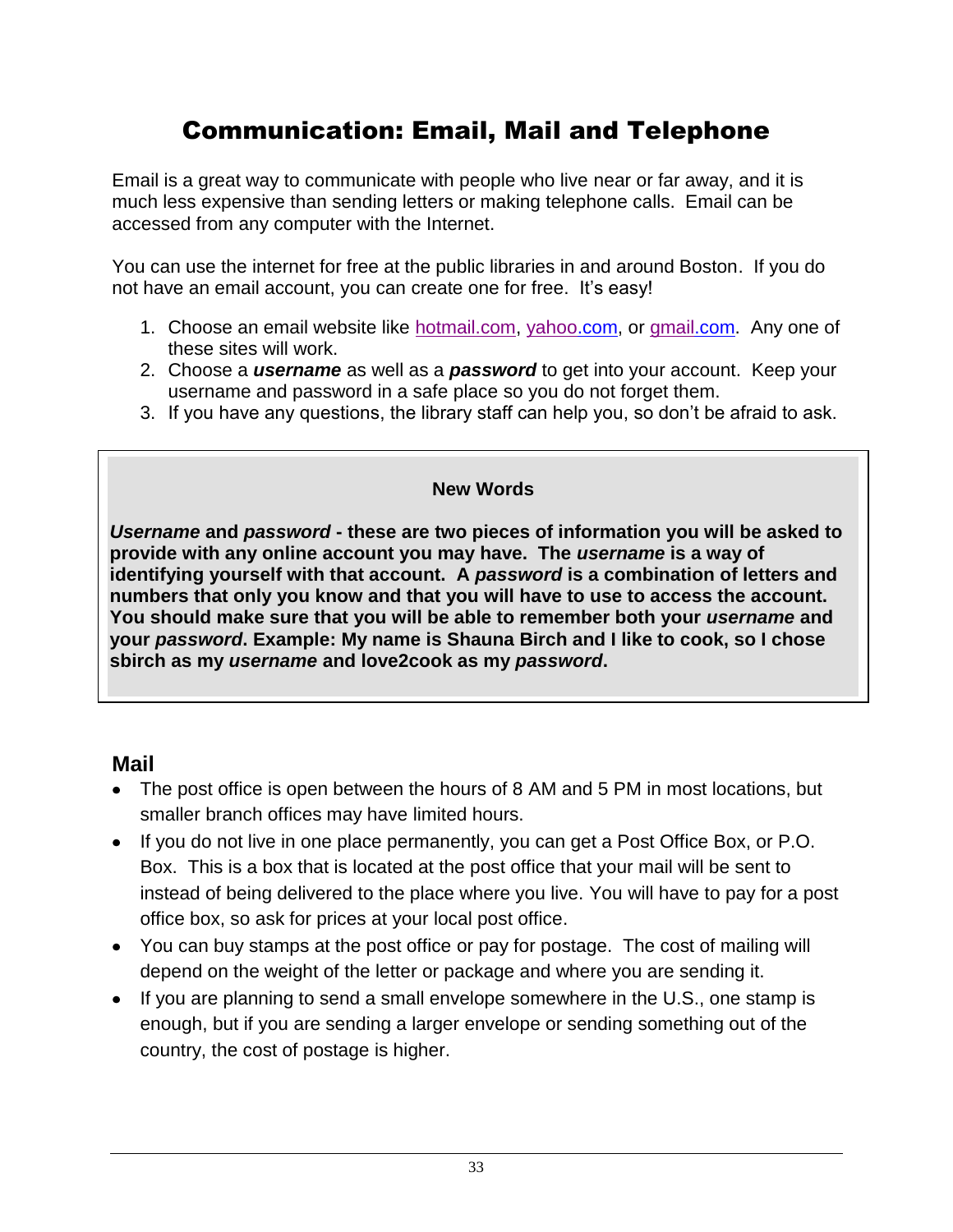## **Changing Your Mailing Address**

- If you move to another home, you should complete and submit a "change of address" form. This will help ensure that you continue to receive your mail.
- Here is what a change of address form looks like. You can find it at your local post office.



- The post office will make sure that your mail gets to your new address (even if the mail is sent to your old address) for 6 months. After 6 months, mail sent to your old address will be returned to the sender.
- If you prefer, you can [complete your "change of address" form online,](https://moversguide.usps.com/icoa/icoa-main-flow.do?execution=e1s1) but you will need a credit card to do so. There is a small fee to change your address online and it is only payable by credit card.
- If you are seeking asylum, you MUST report a change of address to USCIS. Talk to your lawyer or [Visit USCIS online for more details.](http://www.uscis.gov/portal/site/uscis/menuitem.eb1d4c2a3e5b9ac89243c6a7543f6d1a/?vgnextoid=f39d3e4d77d73210VgnVCM100000082ca60aRCRD&vgnextchannel=f39d3e4d77d73210VgnVCM100000082ca60aRCRD)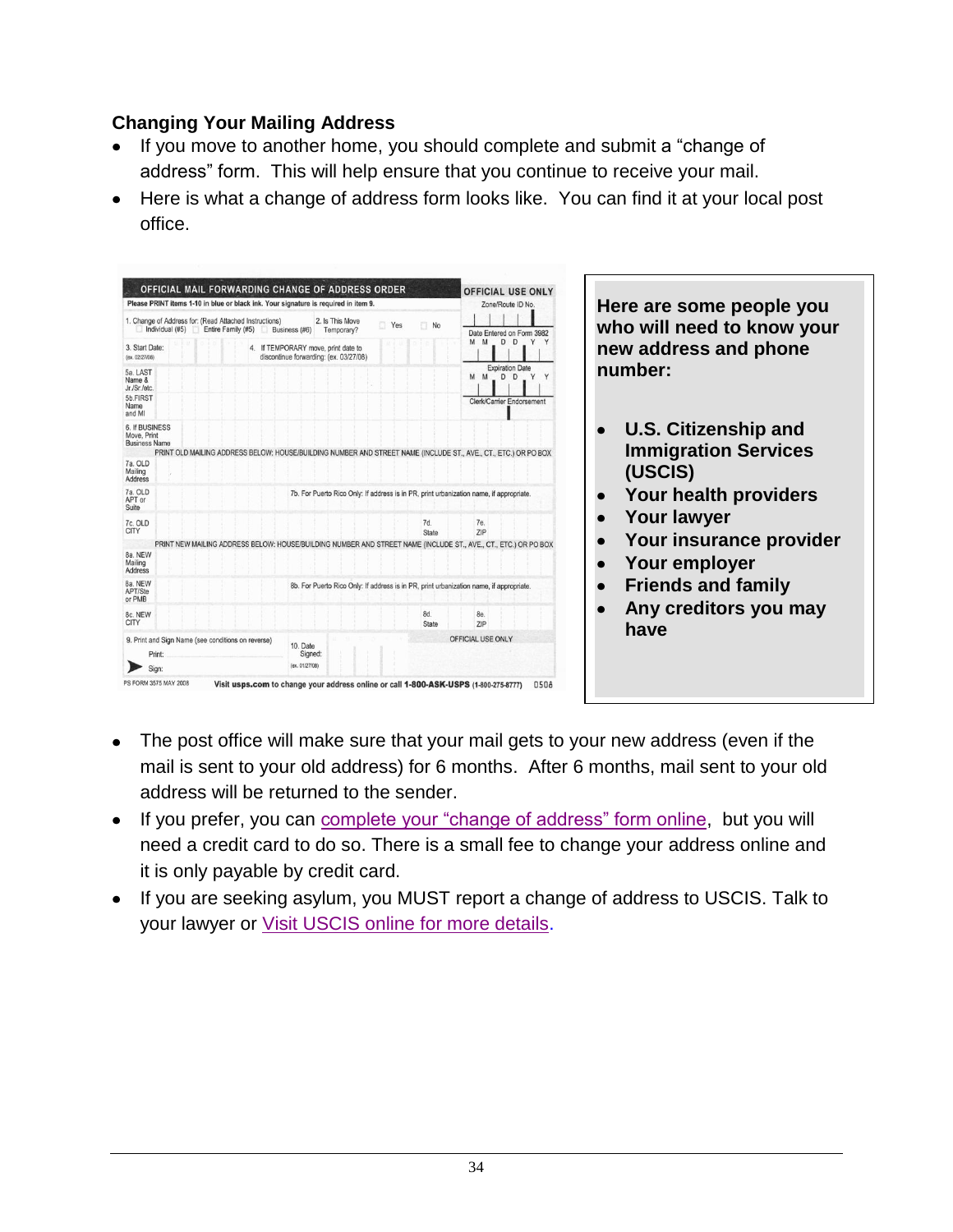# **Making Phone Calls**

# **Finding Phone Numbers**

- The telephone book lists telephone numbers and addresses of companies and people in the area. In the beginning of each book you'll find useful information, like maps of the city, and important phone numbers to be used in case of an emergency.
- Your telephone company will send you telephone book after you have set up service. [You can also order a telephone book online](http://www.yellowbook.com/yellowpages/?where=boston%2c+ma) or by calling 1-(800)-YB-YELLOW.
- Your local post office may have a telephone book they can give you.
- You can also [find telephone numbers online.](http://www.switchboard.com/)

# **Calling**

- Local calls When you call a person who lives nearby use the three-digit area code followed by the seven-digit phone number.*Example: To call BCRHHR, press (617) 414-4794*
- Long-distance calls If you want to call someone who lives far away in another state, or even in another country, this type of call is called a long-distance call and may cost more money, especially from a land line.
	- o When you call long distance within the United States, press 1 followed by the three-digit area code and then the seven-digit phone number. *Example: To call BCRHHR from California, press 1-617-414-4794*
	- o When calling internationally from the United States, you should press 011, followed by the three-digit country code for the country you are calling, then the phone number.
- Toll-free calls You will not be charged for these types of calls. The fee is paid by the company being called.
	- $\circ$  When you call a business with a telephone number that begins with 1 (800), 1 (888), 1 (877), 1 (866), or 1 (855), you will not be charged for the call.

## **Cell Phones or Mobile Phones**

- Cell phones and mobile phones are different names for the same thing.
- If you need a cell phone, you'll need to choose a payment method. Most cell phone companies allow you to choose to have *a plan* or to *pay-as-you-go*. Phones that are bought with a plan are under a contract. The cell phone company will send a bill to your address every month. If you purchase a "pay-as-you-go" phone, you just have to pay for the cost of the phone, and then you can buy minutes that allow you to talk on your phone for a certain amount of time.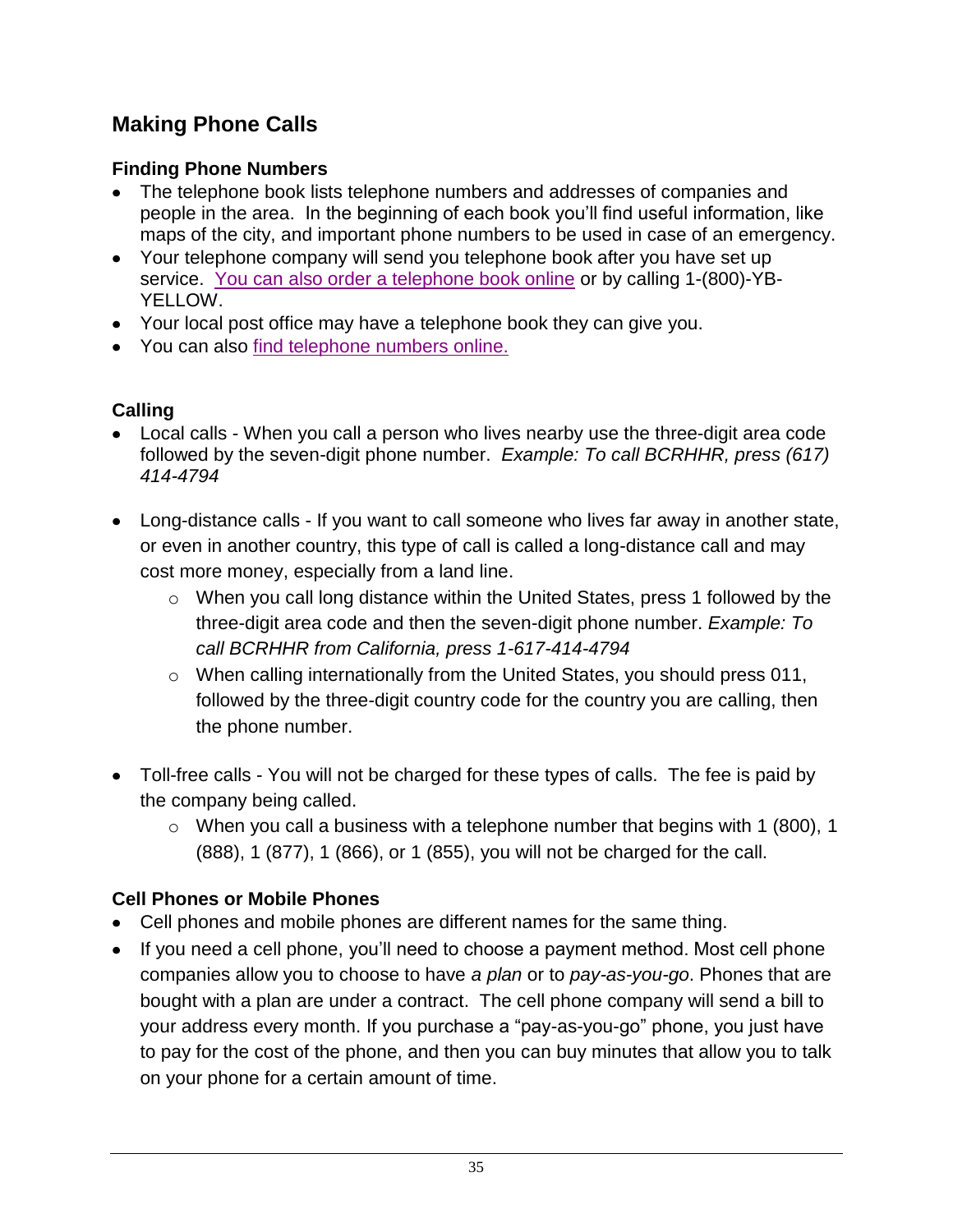#### **Phone Cards**

- If you are calling internationally, it is a good idea to buy a phone card because longdistance rates can be expensive.
- Before you buy the card, make sure that it can be used to call your country because different phone cards are used to call different countries.
- With most cards, minutes will be used up whether or not anyone answers the phone at the other end. Once you realize that no one is going to answer, it is best to hang up.
- Most phone cards expire so be sure to use it before the date shown on your card.

# **Shopping**

## **Sales Tax**

When you buy certain items in the United States, you may have to pay a little more money than the price listed on the item you want to buy. This extra cost is called a *tax*. Different items are taxed at different rates in different parts of the country. For example, there is no tax on food purchased in a grocery store in Massachusetts, but this might change if you go to another state in the United States. Also, be aware that sales tax laws can change from year to year. Click here for current information on sales tax in [Massachusetts.](http://www.mass.gov/dor/individuals/taxpayer-help-and-resources/tax-guides/salesuse-tax-guide.html)

#### **Guidelines for Shopping**

When shopping, please remember these things:

- In most stores you cannot ask to buy something at a lower price than the store asks. This is called bartering. It is okay at a farmers' market, but not okay in a big store. You may negotiate for some large purchases such as a car or home.
- You can usually use cash, check, credit card or money order to pay. Some stores do not accept all of these but cash is accepted almost everywhere.
- Some stores may allow you to return an item if you do not want to keep what you bought. They usually require you to return the item within 30 days with your sales receipt. When shopping, check the store's return policy before purchasing an item.

## **Discount Department Stores:**

These stores offer low prices on a variety of things you might need to buy:

| Macy's      | Clothing, shoes, house wares, linens                               |
|-------------|--------------------------------------------------------------------|
| Kmart       | Clothing, shoes, groceries, electronics, toys, sports items        |
| Marshall's  | Clothing, shoes, house wares, linens                               |
| Target      | Clothing, house wares, food, toys, electronics, linens, more       |
| TJ Maxx     | Clothing, shoes, house wares, linens                               |
| <b>IKEA</b> | House wares, furniture, linens                                     |
| Wal-Mart    | Clothing, shoes, electronics, games, CDs, books, house wares, food |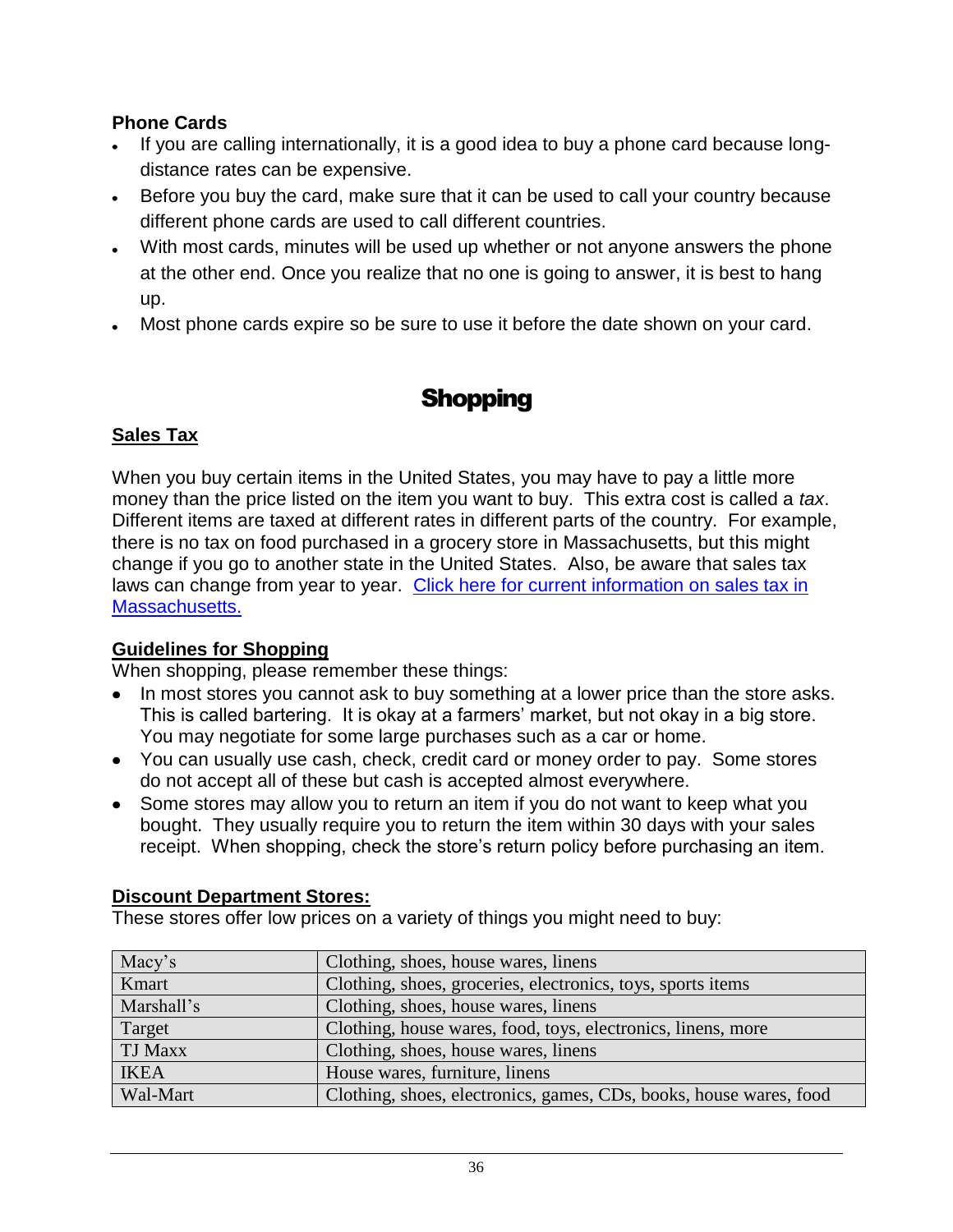**Second-hand Stores**: People donate their used clothes and house wares to second hand stores when they do not wish to keep them anymore. The clothes sold at these stores are used, but in good condition and you can buy them for very low prices. The most common second-hand stores are Goodwill and Salvation Army.

[Click here to find a Goodwill near you.](http://locator.goodwill.org/) [Click here to find a Salvation Army Store near you:](http://www.salvationarmyusa.org/usn/www_usn_2.nsf/vw-dynamic-index/E3610FB5DDD550A1802573250030E32A?Opendocument)

#### **Supermarkets**

These are stores where you can buy the everyday items that you need, like food, bath and personal care products, and cleaning supplies. Each week, supermarkets will sell certain items for cheaper than usual. This is called a sale or bargain, and most supermarkets publish a flyer that lists their weekly sales. You can get a flyer at the front of the store, and many stores advertise their sales online.

Below are some popular supermarket chains in Boston. You can find a store near you using the "store locator" feature on each website:

| Stop & Shop                  | Shaw's                 |
|------------------------------|------------------------|
| http://www.stopandshop.com/  | http://www.shaws.com   |
| <b>Trader Joe's</b>          | <b>Market Basket</b>   |
| www.traderjoes.com           | http://mydemoulas.com  |
| <b>Johnnie's Foodmaster</b>  | Save-A-Lot             |
| http://www.foodmasterinc.com | http://save-a-lot.com/ |

At many supermarkets, there are ethnic sections that offer food items commonly found in other countries. There are also specialty food stores in and around Boston that have products from particular regions of the world:

| <b>Specialty Food Stores</b>       |                          |  |
|------------------------------------|--------------------------|--|
| <b>Tropical Foods</b>              | <b>African Market</b>    |  |
| 2101 Washington St                 | 481 Moody St             |  |
| Roxbury, MA 02119                  | Waltham, MA              |  |
| African, Caribbean, Hispanic       | African, Caribbean       |  |
| <b>Cruz Market</b>                 | <b>Hi-Lo Foods</b>       |  |
| 146 Felton Street                  | 415 Center St.           |  |
| Waltham, MA                        | Jamaica Plain            |  |
| Puerto Rican & African specialties | Caribbean, Hispanic      |  |
| <b>El Coloso Market</b>            | <b>Chung Wah Hong C</b>  |  |
| 102 Columbia St, Cambridge         | 55 Beacon St., Chinatown |  |
| Caribbean, Hispanic                | Chinese                  |  |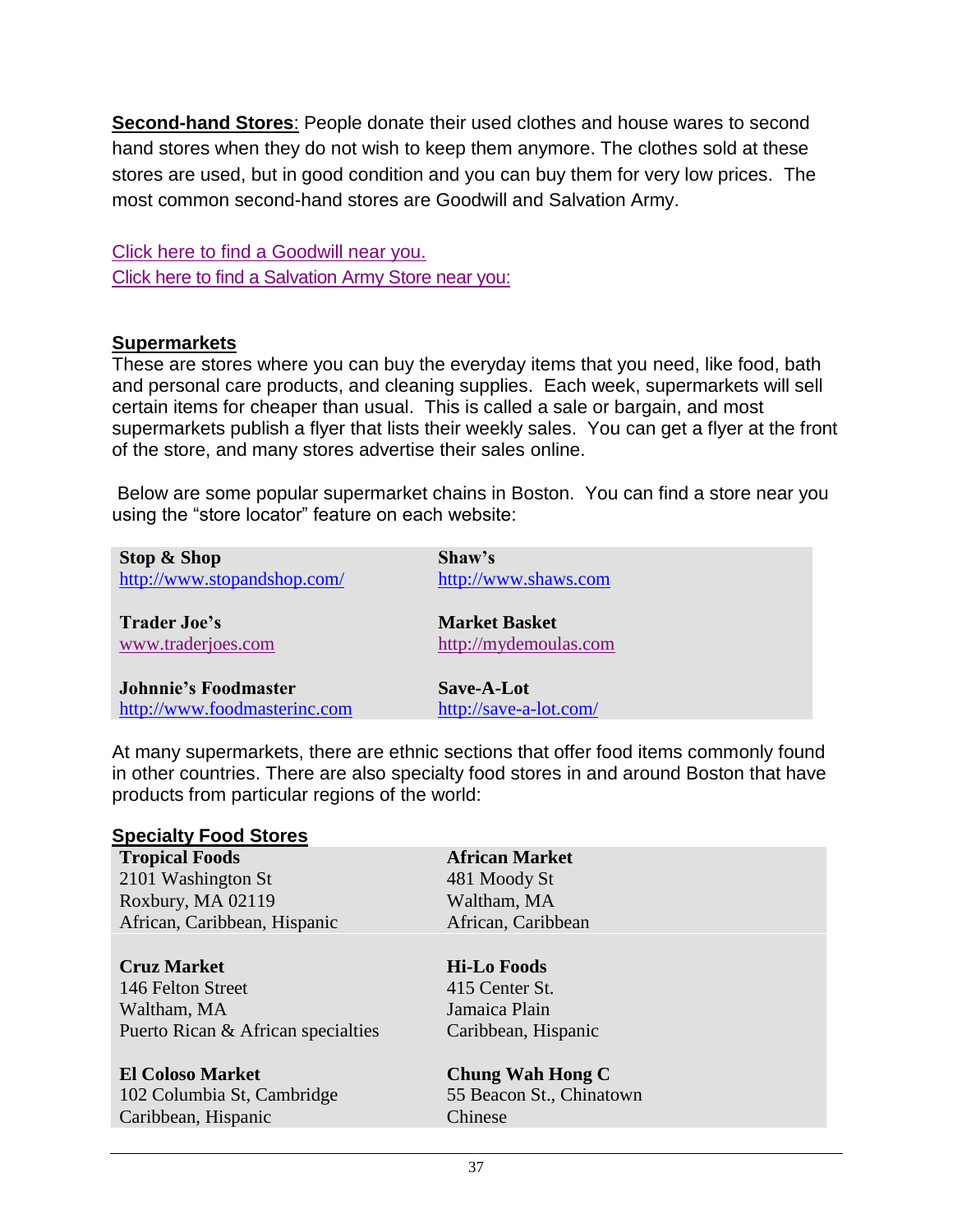**Super 88 India Bazaar** 1095 Commonwealth Ave, Brighton; 517 Main Street 101 Allstate Rd, Dorchester Malden, MA

Asian Food Store South Asian, Middle Eastern, African, Caribbean

## **Kashmir Food and Spices**

234 Harvard St., Coolidge Corner South Asian, Middle Eastern, African, Caribbean

## **Farmers' Markets:**

Farmers' markets are where farmers bring their fresh fruits, vegetables, and other foods to sell to the public. You may ask the farmer to sell their products to you at a lower price and if they agree, you can buy these fresh products at a very low price. Farmers' markets are normally open only in the summer, and many are open on weekends. From mid-July through the beginning of October, there is a farmers' market at Boston Medical Center. At the Haymarket T stop (on the Orange and Green lines), there is an open market every Friday and Saturday. There are many other markets located in and around Boston. If you wish to find out more about these markets, contact the [Massachusetts Department of Food and Agriculture.](http://www.mass.gov/agr/) Their telephone number is: (617) 626-1700. Or, boston.com has a [farmers' market database](http://www.boston.com/lifestyle/food/specials/farmers_market_database/) with details on each market.

## **Food Safety**

Food and water is usually safe in the United States, whether it is purchased in a restaurant, on the street, or from the grocery store. Water that comes from the faucet and the shower is generally safe to drink and does not need to be boiled or treated.

You should still be careful when purchasing and handling things like fruits, vegetables, meat, and dairy products. Be sure to wash fruits and vegetables before you eat them, as many farms use *pesticides* that are not good for you to ingest. Fish and meat should be cooked well before you eat them, and should be refrigerated if you are not going to eat them immediately.

One of the greatest health problems in the United States is *obesity***,** which can be linked to eating *processed foods*, which that have a lot of fat and sugar. Fresh fruits and vegetables, lean meats, and dairy products are much better for you than processed foods, but they can be more expensive.

## **Eating Out**

In restaurants, it is normal to leave a *tip* for your server. A good amount for a tip is usually 15%-18% of what the total cost of your bill was. Many servers get paid below *minimum wage* and they depend on tips to make up the rest of their wages.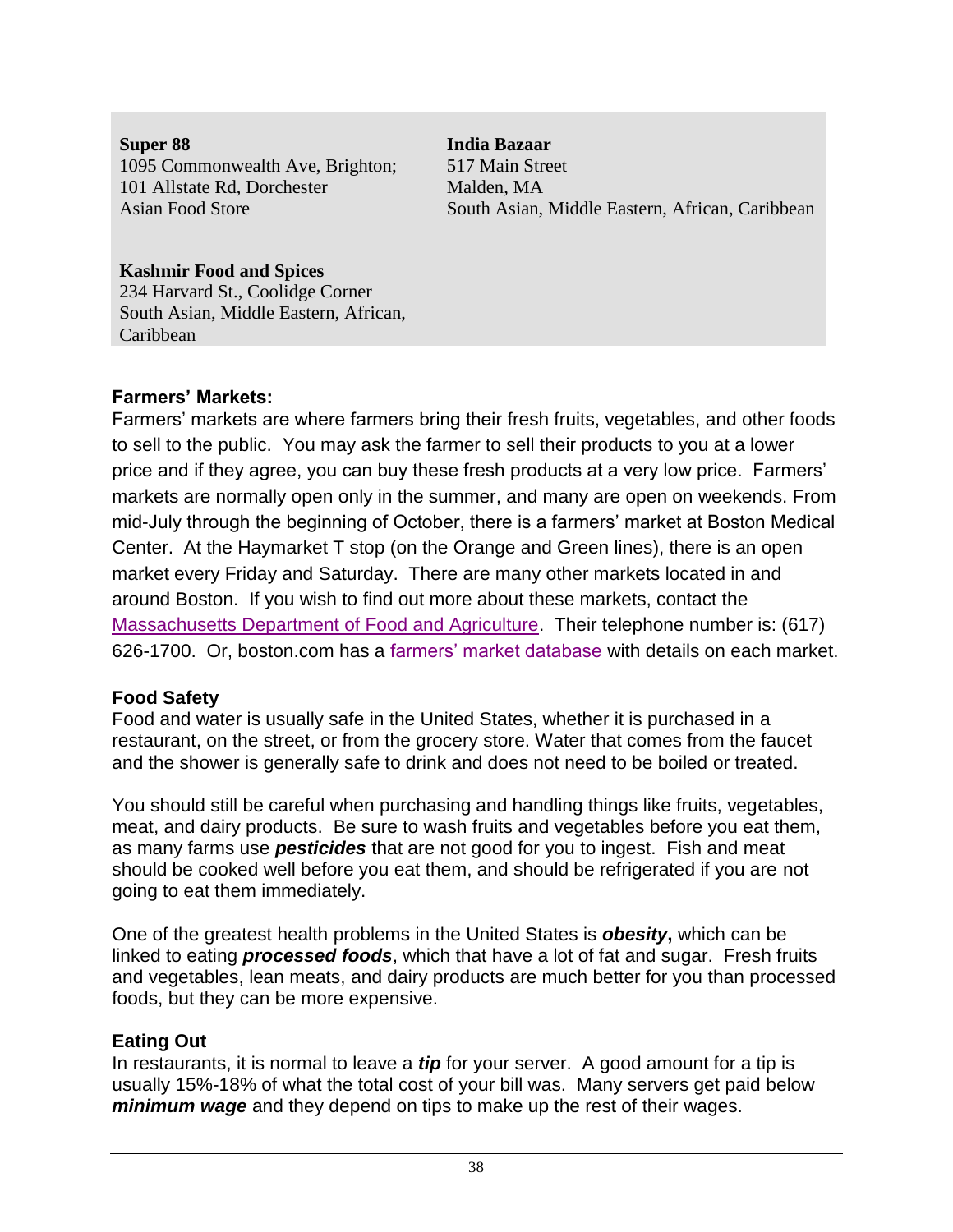#### **New Words**

*Pesticide* – **a poisonous chemical that is used to keep bugs away from crops and other plants, but that can be bad if eaten by human or animals***.* **Example: It is against the law to use some** *pesticides* **because they are so bad for people and animals.**

*Obesity* **– a medical condition when a person's body has so much fat on it that it causes major health problems. Example: many people are obese because they eat lots of fast food and do not exercise.**

*Processed food* **– food that has chemicals and other substances added to it to make it last longer or taste a certain way. Example: Potatoes grow naturally, but when you add flavoring and salt to them, they become potato chips, a** *processed food***.**

*Tip –* **extra amount of money that you pay to service workers who have done a good job. Example: the waitress was very friendly and helpful when I had questions about how the food was prepared, so I left her a tip that was 20% of my bill.**

*Minimum wage* **– the smallest amount of money a person can be paid for a job, according to state and national laws. Example: the minimum wage in Massachusetts is \$8.00 per hour.**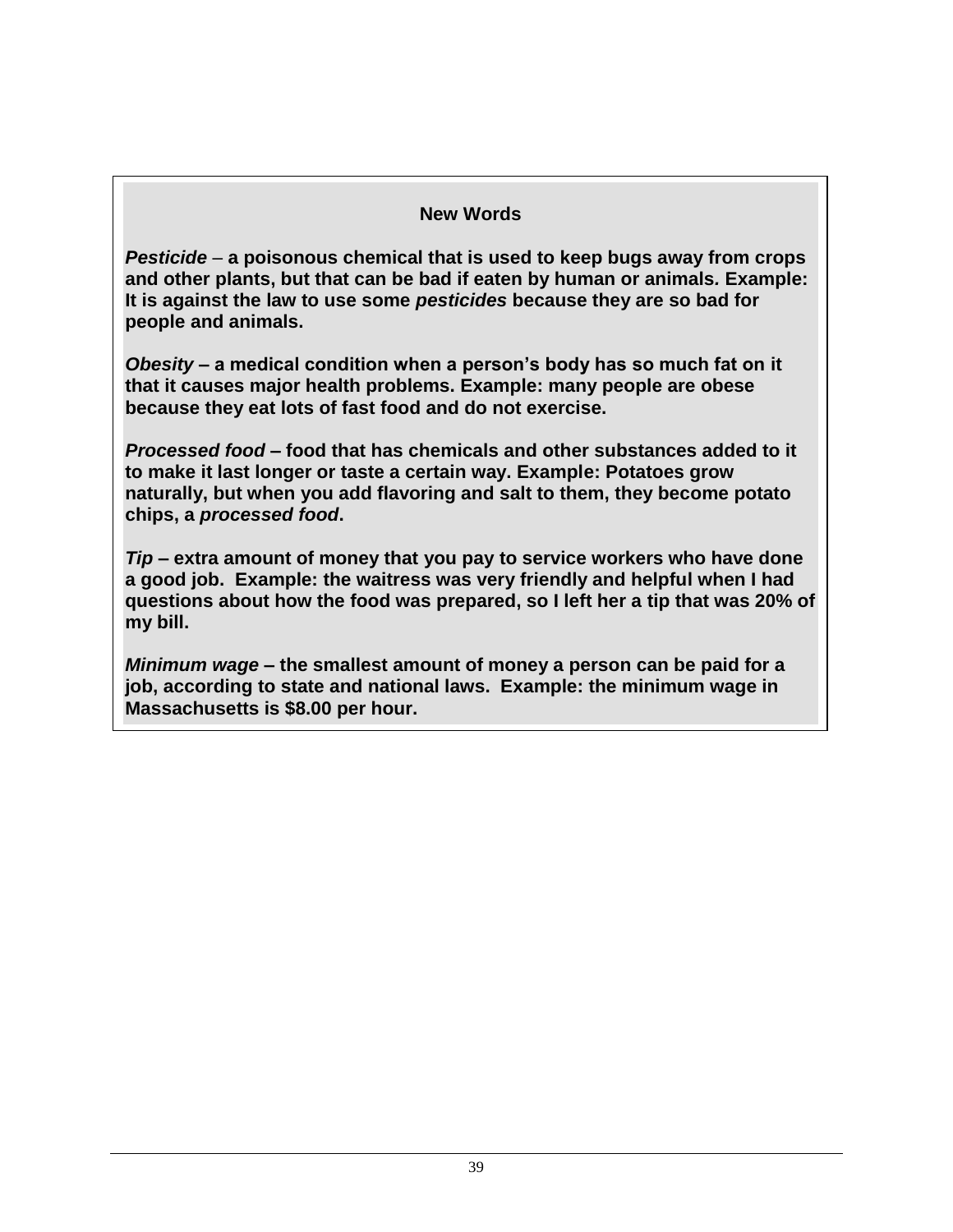# Money and Finance

# **Banking**

You need a mailing address and other documents in order to open a bank account in the U.S. When you go to the bank to open an account, remember to bring:

- Your Social Security number or alien registration number
- Valid photo ID, such as a driver's license, U.S. Passport, or state identification card
- Proof of address, such as a bill or copy of your lease
- Current email address

## **Income Tax**

Income tax is money the government deducts from what you earn at your job to support its programs. This money pays for the roads you drive on, schools, public transportation, health programs (like Medicaid), public safety, housing, assistance, and many other things. There are two types of income tax, federal and state. Federal taxes support country-wide programs. State taxes support programs in the state where you live, and so these taxes are different in each state.

There is a government organization called the [Internal Revenue Service \(IRS\)](http://www.irs.gov/) that is in charge of collecting taxes. The amount of money that you must give to the government is based on how you much money you earn each year, so you must report your earnings to the government. It is a crime if you do not tell the government how much money you earned. If your income is low or you have a lot of deductions you may be eligible for a tax refund. That means that the government will give you back some of the money you paid in taxes throughout the year. If you have spent a lot of money related to your job throughout the year, there could be other ways to claim deductions, and lower the amount of money you owe. You may also get a deduction if you are married, own property, have dependent children, or spent part of your income on university tuition or interest charges.

It is your responsibility as a taxpayer to find out what you owe the government for the year and report it to the IRS by the annual April 15<sup>th</sup> deadline. This means filling out a lot of forms which you can do online or on paper. You can file federal taxes online at [www.irs.gov](http://www.irs.gov/) and state taxes at [www.mass.gov/dor.](http://www.mass.gov/dor) You can also print out forms from these websites. Paper copies of federal income tax forms are available at public libraries or post offices.

- For state tax information visit [www.mass.gov/dor](http://www.mass.gov/dor) or call either (617) 887-MDOR or 1 (800) 392-6089.
- For federal tax information visit [www.irs.gov](http://www.irs.gov/) or call 1 (800) 829-1040.